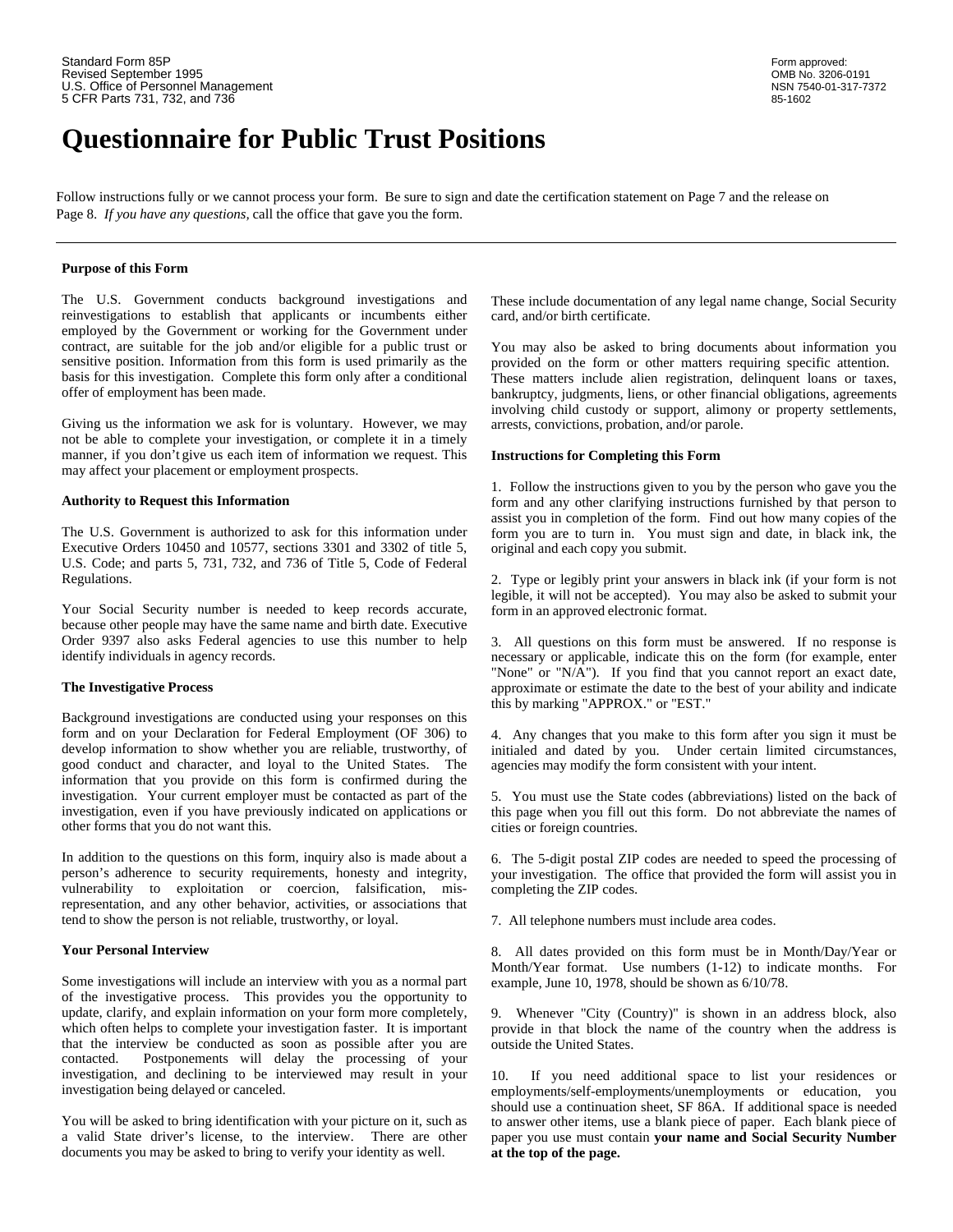#### **Final Determination on Your Eligibility**

Final determination on your eligibility for a public trust or sensitive position and your being granted a security clearance is the responsibility of the Office of Personnel Management or the Federal agency that requested your investigation. You may be provided the opportunity personally to explain, refute, or clarify any information before a final decision is made.

### **Penalties for Inaccurate or False Statements**

The U.S. Criminal Code (title 18, section 1001) provides that knowingly falsifying or concealing a material fact is a felony which may result in fines of up to \$10,000, and/or 5 years imprisonment, or both. In addition, Federal agencies generally fire, do not grant a security clearance, or disqualify individuals who have materially and deliberately falsified these forms, and this remains a part of the permanent record for future placements. Because the position for which you are being considered is one of public trust or is sensitive, your trustworthiness is a very important consideration in deciding your suitability for placement or retention in the position.

Your prospects of placement are better if you answer all questions truthfully and completely. You will have adequate opportunity to explain any information you give us on the form and to make your comments part of the record.

### **Disclosure of Information**

The information you give us is for the purpose of investigating you for a position; we will protect it from unauthorized disclosure. The collection, maintenance, and disclosure of background investigative information is governed by the Privacy Act. The agency which requested the investigation and the agency which conducted the investigation have published notices in the Federal Register describing the system of records in which your records will be maintained. You may obtain copies of the relevant notices from the person who gave you this form. The information on this form, and information we collect during an investigation may be disclosed without your consent as permitted by the Privacy Act (5 USC 552a(b)) and as follows:

### **PRIVACY ACT ROUTINE USES**

1. To the Department of Justice when: (a) the agency or any component thereof; or (b) any employee of the agency in his or her official capacity; or (c) any employee of the agency in his or her individual capacity where the Department of Justice has agreed to represent the employee; or (d) the United States Government, is a party to litigation or has interest in such litigation, and by careful review, the agency determines that the records are both relevant and necessary to the litigation and the use of such records by the Department of Justice is therefore deemed by the agency to be for a purpose that is compatible with the purpose for which the agency collected the records.

2. To a court or adjudicative body in a proceeding when: (a) the agency or any<br>component thereof; or (b) any employee of the agency in his or her official capacity;<br>or (c) any employee of the agency in his or her individua Department of Justice has agreed to represent the employee; or (d) the United States Government is a party to litigation or has interest in such litigation, and by careful review, the agency determines that the records are both relevant and necessary to the litigation and the use of such records is therefore deemed by the agency to be for a purpose that is compatible with the purpose for which the agency collected the records.

3. Except as noted in Question 21, when a record on its face, or in conjunction with other records, indicates a violation or potential violation of law, whether civil, criminal, or regulatory in nature, and whether arising by general statute, particular program statute, regulation, rule, or order issued pursuant thereto, the relevant records may be disclosed to the appropriate Federal, foreign, State, local, tribal, or other public<br>authority responsible for enforcing, investigating or prosecuting such violation or<br>charged with enforcing or implementing the statute

To any source or potential source from which information is requested in the course of an investigation concerning the hiring or retention of an employee or other personnel action, or the issuing or retention of a security clearance, contract, grant, license, or other benefit, to the extent necessary to identify the individual, inform the source of the nature and purpose of the investigation, and to identify the type of information requested.

5. To a Federal, State, local, foreign, tribal, or other public authority the fact that this system of records contains information relevant to the retention of an employee, or the retention of a security clearance, contract, license, grant, or other benefit. The other agency or licensing organization may then make a request supported by written consent of the individual for the entire record if support a referral to another office within the agency or to another Federal agency for criminal, civil, administrative, personnel, or regulatory action.

6. To contractors, grantees, experts, consultants, or volunteers when necessary to perform a function or service related to this record for which they have been engaged. Such recipients shall be required to comply with the Privacy Act of 1974, as amended.

To the news media or the general public, factual information the disclosure of which would be in the public interest and which would not constitute an unwarranted invasion of personal privacy.

8. To a Federal, State, or local agency, or other appropriate entities or individuals, or through established liaison channels to selected foreign governments, in order to enable an intelligence agency to carry out its responsibilities under the National<br>Security Act of 1947 as amended, the CIA Act of 1949 as amended, Executive Order<br>12333 or any successor order, applicable national security implementing procedures approved by the Attorney General and promulgated pursuant to such statutes, orders or directives.

9. To a Member of Congress or to a Congressional staff member in response to an inquiry of the Congressional office made at the written request of the constituent about whom the record is maintained.

10. To the National Archives and Records Administration for records management inspections conducted under 44 USC 2904 and 2906.

11. To the Office of Management and Budget when necessary to the review of private relief legislation.

### **STATE CODES (ABBREVIATIONS)**

| Alabama                | AL        | Hawaii               | HI        | Massachusetts | MA        | New Mexico        | <b>NM</b> | South Dakota  | <b>SD</b> |
|------------------------|-----------|----------------------|-----------|---------------|-----------|-------------------|-----------|---------------|-----------|
| Alaska                 | AK        | Idaho                | ID        | Michigan      | MI        | New York          | NY        | Tennessee     | <b>TN</b> |
| Arizona                | AZ        | <b>Illinois</b>      | IL        | Minnesota     | <b>MN</b> | North Carolina    | NC.       | Texas         | <b>TX</b> |
| Arkansas               | AR        | Indiana              | IN        | Mississippi   | MS        | North Dakota      | <b>ND</b> | Utah          | UT        |
| California             | СA        | Iowa                 | IA        | Missouri      | MO        | Ohio              | OH        | Vermont       | VT        |
| Colorado               | CO        | Kansas               | KS        | Montana       | MT        | Oklahoma          | OK        | Virginia      | VA        |
| Connecticut            | <b>CT</b> | Kentucky             | KY        | Nebraska      | <b>NE</b> | Oregon            | OR        | Washington    | <b>WA</b> |
| Delaware               | DE        | Louisiana            | LA        | Nevada        | <b>NV</b> | Pennsylvania      | <b>PA</b> | West Virginia | <b>WV</b> |
| Florida                | FL.       | Maine                | ME        | New Hampshire | <b>NH</b> | Rhode Island      | R1        | Wisconsin     | WI        |
| Georgia                | GA        | Maryland             | <b>MD</b> | New Jersey    | NJ        | South Carolina    | SC        | Wyoming       | <b>WY</b> |
| American Samoa         | AS        | District of Columbia | DC        | Guam          | GU        | Northern Marianas | СM        | Puerto Rico   | <b>PR</b> |
| <b>Trust Territory</b> | ТT        | Virgin Islands       | VI        |               |           |                   |           |               |           |

### **PUBLIC BURDEN INFORMATION**

Public burden reporting for this collection of information is estimated to average 60 minutes per response, including time for reviewing instructions, searching existing data sources, gathering and maintaining the data needed, and completing and reviewing the collection of information. Send comments regarding the burden estimate or any other aspect of this collection of information, including suggestions for reducing this burden to Reports and Forms Management Officer, U.S. Office of Personnel Management, 1900 E Street, N.W., Room CHP-500, Washington, D.C. 20415. Do not send your completed form to this address.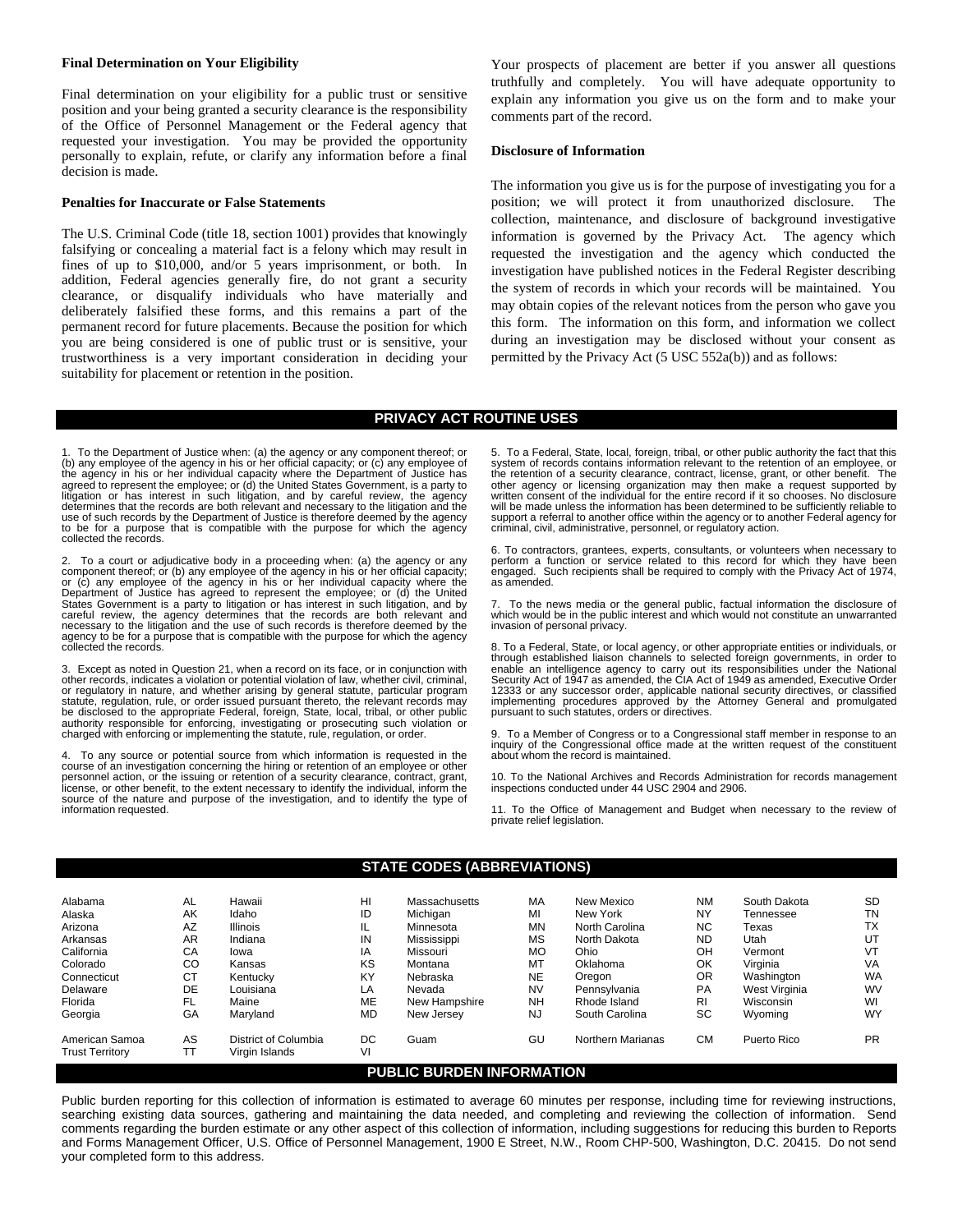# **PUBLIC TRUST POSITIONS**

Form approved:<br>OMB No. 3206-0191<br>NSN 7540-01-317-7372

| <b>OPM</b><br><b>USE</b> |                                                        |                |                                                                                                                  |        |                                                                                                                                              |                   |                                     |             | Codes |                              |              |                                                                              | <b>Case Number</b>                                                                                                                                                       |                            |       |                             |              |                        |
|--------------------------|--------------------------------------------------------|----------------|------------------------------------------------------------------------------------------------------------------|--------|----------------------------------------------------------------------------------------------------------------------------------------------|-------------------|-------------------------------------|-------------|-------|------------------------------|--------------|------------------------------------------------------------------------------|--------------------------------------------------------------------------------------------------------------------------------------------------------------------------|----------------------------|-------|-----------------------------|--------------|------------------------|
| <b>ONLY</b>              |                                                        |                |                                                                                                                  |        |                                                                                                                                              |                   |                                     |             |       |                              |              |                                                                              |                                                                                                                                                                          |                            |       |                             |              |                        |
|                          |                                                        |                | Agency Use Only (Complete items A through P using instructions provided by USOPM)                                |        |                                                                                                                                              |                   |                                     |             |       |                              |              |                                                                              |                                                                                                                                                                          |                            |       |                             |              |                        |
|                          | A Type of<br>Investigation                             |                | Extra<br>В<br>Coverage                                                                                           |        |                                                                                                                                              |                   | C Sensitivity/<br><b>Risk Level</b> |             |       | $D$ Compu/<br>ADP            |              | E Nature of<br><b>Action Code</b>                                            |                                                                                                                                                                          | <b>F</b> Date of<br>Action | Month |                             | Day          | Year                   |
|                          | G Geographic<br>Location                               |                |                                                                                                                  |        | <b>H</b> Position<br>Code                                                                                                                    |                   | Position<br>Title                   |             |       |                              |              |                                                                              |                                                                                                                                                                          |                            |       |                             |              |                        |
| J<br>SON                 |                                                        |                | <b>K</b> Location<br>of Official<br>Personnel<br>Folder                                                          |        | None<br><b>NPRC</b><br>At SON                                                                                                                |                   | <b>Other Address</b>                |             |       |                              |              |                                                                              |                                                                                                                                                                          |                            |       |                             | ZIP Code     |                        |
| L<br>SOI                 |                                                        |                | M Location<br>of Security<br>Folder                                                                              |        | None<br>At SOI<br><b>NPI</b>                                                                                                                 |                   | <b>Other Address</b>                |             |       |                              |              |                                                                              |                                                                                                                                                                          |                            |       |                             | ZIP Code     |                        |
|                          | NOPAC-ALC<br>Number                                    |                |                                                                                                                  |        | O Accounting Data and/or<br><b>Agency Case Number</b>                                                                                        |                   |                                     |             |       |                              |              |                                                                              |                                                                                                                                                                          |                            |       |                             |              |                        |
|                          | P Requesting<br>Official                               | Name and Title |                                                                                                                  |        |                                                                                                                                              |                   |                                     | Signature   |       |                              |              |                                                                              | <b>Telephone Number</b>                                                                                                                                                  |                            |       | Date                        |              |                        |
|                          |                                                        |                |                                                                                                                  |        |                                                                                                                                              |                   |                                     |             |       |                              |              |                                                                              | Persons completing this form should begin with the questions below.                                                                                                      |                            |       |                             |              |                        |
|                          | <b>DFULL</b><br><b>NAME</b>                            |                | • If you have only initials in your name, use them and state (IO).<br>. If you have no middle name, enter "NMN". |        |                                                                                                                                              |                   |                                     |             |       |                              |              | box after your middle name.                                                  | - If you are a "Jr.," "Sr.," "II," etc., enter this in the                                                                                                               |                            |       | <b>D</b> DATE OF            | <b>BIRTH</b> |                        |
|                          | Last Name                                              |                |                                                                                                                  |        |                                                                                                                                              | <b>First Name</b> |                                     |             |       |                              |              | Middle Name                                                                  |                                                                                                                                                                          | Jr., II, etc.              |       | Month                       | Day          | Year                   |
|                          |                                                        |                | <b>3</b> PLACE OF BIRTH - Use the two letter code for the State.                                                 |        |                                                                                                                                              |                   |                                     |             |       |                              |              |                                                                              |                                                                                                                                                                          |                            |       |                             |              | SOCIAL SECURITY NUMBER |
|                          | City                                                   |                |                                                                                                                  | County |                                                                                                                                              |                   |                                     |             | State |                              |              | Country (if not in the United States)                                        |                                                                                                                                                                          |                            |       |                             |              |                        |
| 6                        | <b>OTHER NAMES USED</b>                                |                |                                                                                                                  |        |                                                                                                                                              |                   |                                     |             |       |                              |              |                                                                              |                                                                                                                                                                          |                            |       |                             |              |                        |
| #1                       | Name                                                   |                |                                                                                                                  |        |                                                                                                                                              |                   | Month/Year Month/Year<br>To         |             |       | #3                           | Name         |                                                                              |                                                                                                                                                                          |                            |       | Month/Year Month/Year       | To           |                        |
| #2                       | Name                                                   |                |                                                                                                                  |        |                                                                                                                                              |                   | Month/Year Month/Year<br>To         |             |       | #4                           | Name         |                                                                              |                                                                                                                                                                          |                            |       | Month/Year Month/Year       | To           |                        |
| 6                        | <b>OTHER</b>                                           |                | Height (feet and inches)                                                                                         |        |                                                                                                                                              |                   | Weight (pounds)                     |             |       | Hair Color                   |              |                                                                              | Eye Color                                                                                                                                                                |                            |       | Sex (Mark one box)          |              |                        |
|                          | <b>IDENTIFYING</b><br><b>INFORMATION</b>               |                |                                                                                                                  |        |                                                                                                                                              |                   |                                     |             |       |                              |              |                                                                              |                                                                                                                                                                          |                            |       | Female                      |              | Male                   |
| 7                        | <b>TELEPHONE</b><br><b>NUMBERS</b>                     |                | Work (include Area Code and extension)<br>Day<br>Night                                                           |        |                                                                                                                                              |                   |                                     |             |       |                              | Day<br>Night | Home (include Area Code)                                                     |                                                                                                                                                                          |                            |       |                             |              |                        |
| €                        | <b>B</b> CITIZENSHIP<br>Mark the box at the right that |                |                                                                                                                  |        | items b and d.                                                                                                                               |                   |                                     |             |       |                              |              |                                                                              | I am a U.S. citizen or national by birth in the U.S. or U.S. territory/possession. Answer                                                                                |                            |       | Your Mother's Maiden Name   |              |                        |
|                          |                                                        |                | reflects your current citizenship<br>status, and follow its instructions.                                        |        |                                                                                                                                              |                   |                                     |             |       |                              |              | I am a U.S. citizen, but I was NOT born in the U.S. Answer items b, c and d. |                                                                                                                                                                          |                            |       |                             |              |                        |
|                          |                                                        |                |                                                                                                                  |        | I am not a U.S. citizen. Answer items b and e.                                                                                               |                   |                                     |             |       |                              |              |                                                                              | O UNITED STATES CITIZENSHIP If you are a U.S. Citizen, but were not born in the U.S., provide information about one or more of the following proofs of your citizenship. |                            |       |                             |              |                        |
|                          |                                                        |                | Naturalization Certificate (Where were you naturalized?)                                                         |        |                                                                                                                                              |                   |                                     |             |       |                              |              |                                                                              |                                                                                                                                                                          |                            |       |                             |              |                        |
|                          | Court                                                  |                |                                                                                                                  |        |                                                                                                                                              | City              |                                     |             |       |                              | <b>State</b> | <b>Certificate Number</b>                                                    |                                                                                                                                                                          |                            |       | Month/Day/Year Issued       |              |                        |
|                          | City                                                   |                | Citizenship Certificate (Where was the certificate issued?)                                                      |        |                                                                                                                                              |                   |                                     |             |       |                              | <b>State</b> | <b>Certificate Number</b>                                                    |                                                                                                                                                                          |                            |       | Month/Day/Year Issued       |              |                        |
|                          |                                                        |                | State Department Form 240 - Report of Birth Abroad of a Citizen of the United States                             |        |                                                                                                                                              |                   |                                     |             |       |                              |              |                                                                              |                                                                                                                                                                          |                            |       |                             |              |                        |
|                          | Give the date the form was<br>if needed.               |                | prepared and give an explanation                                                                                 |        | Month/Day/Year                                                                                                                               |                   |                                     | Explanation |       |                              |              |                                                                              |                                                                                                                                                                          |                            |       |                             |              |                        |
|                          | U.S. Passport                                          |                |                                                                                                                  |        |                                                                                                                                              |                   |                                     |             |       |                              |              |                                                                              |                                                                                                                                                                          |                            |       |                             |              |                        |
|                          |                                                        |                | This may be either a current or previous U.S. Passport                                                           |        |                                                                                                                                              |                   |                                     |             |       |                              |              | Passport Number                                                              |                                                                                                                                                                          |                            |       | Month/Day/Year Issued       |              |                        |
|                          | <b>C</b> DUAL CITIZENSHIP                              |                |                                                                                                                  |        | If you are (or were) a dual citizen of the United States and another country.<br>provide the name of that country in the space to the right. |                   |                                     |             |       |                              |              | Country                                                                      |                                                                                                                                                                          |                            |       |                             |              |                        |
|                          |                                                        |                | ALIEN If you are an alien, provide the following information:                                                    |        |                                                                                                                                              |                   |                                     |             |       |                              |              |                                                                              |                                                                                                                                                                          |                            |       |                             |              |                        |
|                          | Place You<br>Entered the<br><b>United States:</b>      |                | City                                                                                                             |        |                                                                                                                                              |                   | State                               | Month       |       | Date You Entered U.S.<br>Day | Year         |                                                                              | Alien Registration Number                                                                                                                                                |                            |       | Country(ies) of Citizenship |              |                        |
|                          |                                                        |                |                                                                                                                  |        |                                                                                                                                              |                   |                                     |             |       |                              |              |                                                                              |                                                                                                                                                                          |                            |       |                             |              |                        |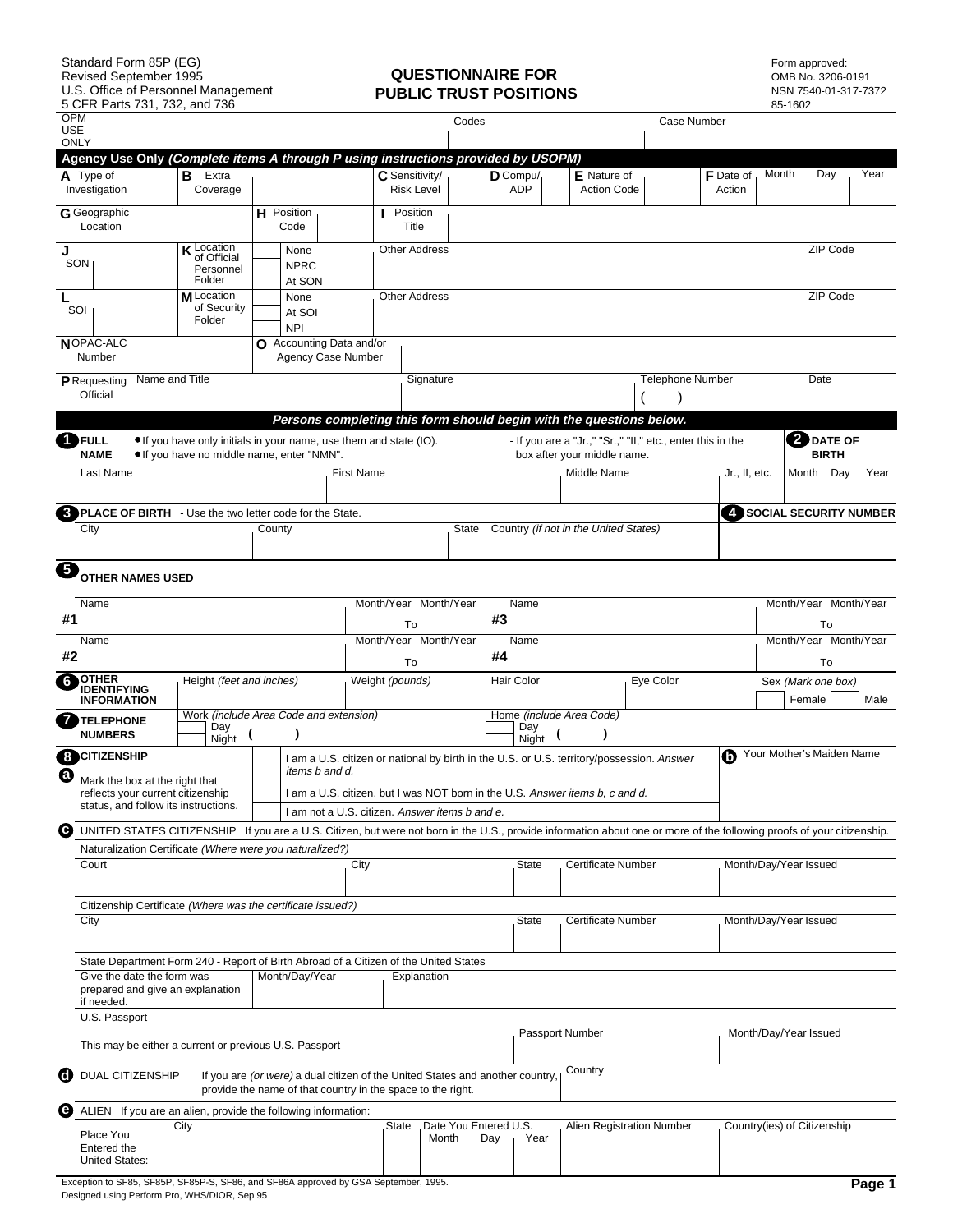## **9** WHERE YOU HAVE LIVED

List the places where you have lived, beginning with the most recent (#1) and working back 7 years. All periods must be accounted for in your list. Be sure to indicate the actual physical location of your residence: do not use a post office box as an address, do not list a permanent address when you were actually living at a school address, etc. Be sure to specify your location as closely as possible: for example, do not list only your base or ship, list your barracks number or home port. You may omit temporary military duty locations under 90 days (list your permanent address instead), and you should use your APO/FPO address if you lived overseas.

For any address in the last 5 years, list a person who knew you at that address, and who preferably still lives in that area (do not list people for residences completely outside this 5-year period, and do not list your spouse, former spouses, or other relatives). Also for addresses in the last 5 years, if the address is "General Delivery," a Rural or Star Route, or may be difficult to locate, provide directions for locating the residence on an attached continuation sheet.

| Month/Year<br>Month/Year     | <b>Street Address</b> |        | Apt. #         | City (Country) |       |          | <b>State</b> | <b>ZIP Code</b>         |
|------------------------------|-----------------------|--------|----------------|----------------|-------|----------|--------------|-------------------------|
| #1<br>Present<br>To          |                       |        |                |                |       |          |              |                         |
| Name of Person Who Knows You | <b>Street Address</b> | Apt. # | City (Country) |                | State | ZIP Code |              | <b>Telephone Number</b> |
|                              |                       |        |                |                |       |          |              |                         |
| Month/Year<br>Month/Year     | <b>Street Address</b> |        | Apt. #         | City (Country) |       |          | State        | <b>ZIP Code</b>         |
| #2<br>To                     |                       |        |                |                |       |          |              |                         |
| Name of Person Who Knew You  | <b>Street Address</b> | Apt. # | City (Country) |                | State | ZIP Code |              | <b>Telephone Number</b> |
|                              |                       |        |                |                |       |          |              |                         |
| Month/Year<br>Month/Year     | <b>Street Address</b> |        | Apt. #         | City (Country) |       |          | State        | <b>ZIP Code</b>         |
| #3<br>To                     |                       |        |                |                |       |          |              |                         |
| Name of Person Who Knew You  | <b>Street Address</b> | Apt. # | City (Country) |                | State | ZIP Code |              | <b>Telephone Number</b> |
|                              |                       |        |                |                |       |          |              |                         |
| Month/Year<br>Month/Year     | <b>Street Address</b> |        | Apt. #         | City (Country) |       |          | State        | <b>ZIP Code</b>         |
| #4<br>To                     |                       |        |                |                |       |          |              |                         |
| Name of Person Who Knew You  | <b>Street Address</b> | Apt. # | City (Country) |                | State | ZIP Code |              | <b>Telephone Number</b> |
|                              |                       |        |                |                |       |          |              |                         |
| Month/Year<br>Month/Year     | <b>Street Address</b> |        | Apt. #         | City (Country) |       |          | State        | <b>ZIP Code</b>         |
| #5<br>To                     |                       |        |                |                |       |          |              |                         |
| Name of Person Who Knew You  | <b>Street Address</b> | Apt. # | City (Country) |                | State | ZIP Code |              | Telephone Number        |
|                              |                       |        |                |                |       |          |              |                         |
|                              |                       |        |                |                |       |          |              |                         |

### **10 WHERE YOU WENT TO SCHOOL**

List the schools you have attended, beyond Junior High School**, beginning with the most recent (#1) and working back 7 years.** List **all** College or University degrees and the dates they were received. If all of your education occurred more than 7 years ago, list your most recent education beyond high school, no matter when that education occurred.

Use one of the following codes in the "Code" block:

**1 -** High School **2 -** College/University/Military College **3 -** Vocational/Technical/Trade School

For schools you attended in the past 3 years, list a person who knew you at school (an instructor, student, etc.). Do not list people for education completely outside this 3-year period.

For correspondence schools and extension classes, provide the address where the records are maintained.

| Month/Year<br>Month/Year                                         | Code                  | Name of School | Degree/Diploma/Other |                | Month/Year Awarded   |              |                         |
|------------------------------------------------------------------|-----------------------|----------------|----------------------|----------------|----------------------|--------------|-------------------------|
| #1<br>To                                                         |                       |                |                      |                |                      |              |                         |
| Street Address and City (Country) of School                      |                       |                |                      |                |                      | <b>State</b> | ZIP Code                |
|                                                                  |                       |                |                      |                |                      |              |                         |
| Name of Person Who Knew You                                      | <b>Street Address</b> |                | Apt. #               | City (Country) | State                | ZIP Code     | <b>Telephone Number</b> |
|                                                                  |                       |                |                      |                |                      |              |                         |
| Month/Year<br>Month/Year                                         | Code                  | Name of School |                      |                | Degree/Diploma/Other |              | Month/Year Awarded      |
| #2<br>To                                                         |                       |                |                      |                |                      |              |                         |
| Street Address and City (Country) of School                      |                       |                |                      |                |                      | State        | <b>ZIP Code</b>         |
|                                                                  |                       |                |                      |                |                      |              |                         |
| Name of Person Who Knew You                                      | <b>Street Address</b> |                | Apt. #               | City (Country) | State                | ZIP Code     | <b>Telephone Number</b> |
|                                                                  |                       |                |                      |                |                      |              |                         |
|                                                                  |                       |                |                      |                |                      |              |                         |
| Month/Year<br>Month/Year                                         | Code                  | Name of School |                      |                | Degree/Diploma/Other |              | Month/Year Awarded      |
| #3<br>To                                                         |                       |                |                      |                |                      |              |                         |
| Street Address and City (Country) of School                      |                       |                |                      |                |                      | State        | ZIP Code                |
|                                                                  |                       |                |                      |                |                      |              |                         |
| Name of Person Who Knew You                                      | <b>Street Address</b> |                | Apt. #               | City (Country) | State                | ZIP Code     | <b>Telephone Number</b> |
|                                                                  |                       |                |                      |                |                      |              |                         |
|                                                                  |                       |                |                      |                |                      |              |                         |
| Enter your Social Security Number before going to the next page- |                       |                |                      |                |                      |              |                         |
|                                                                  |                       |                |                      |                |                      |              |                         |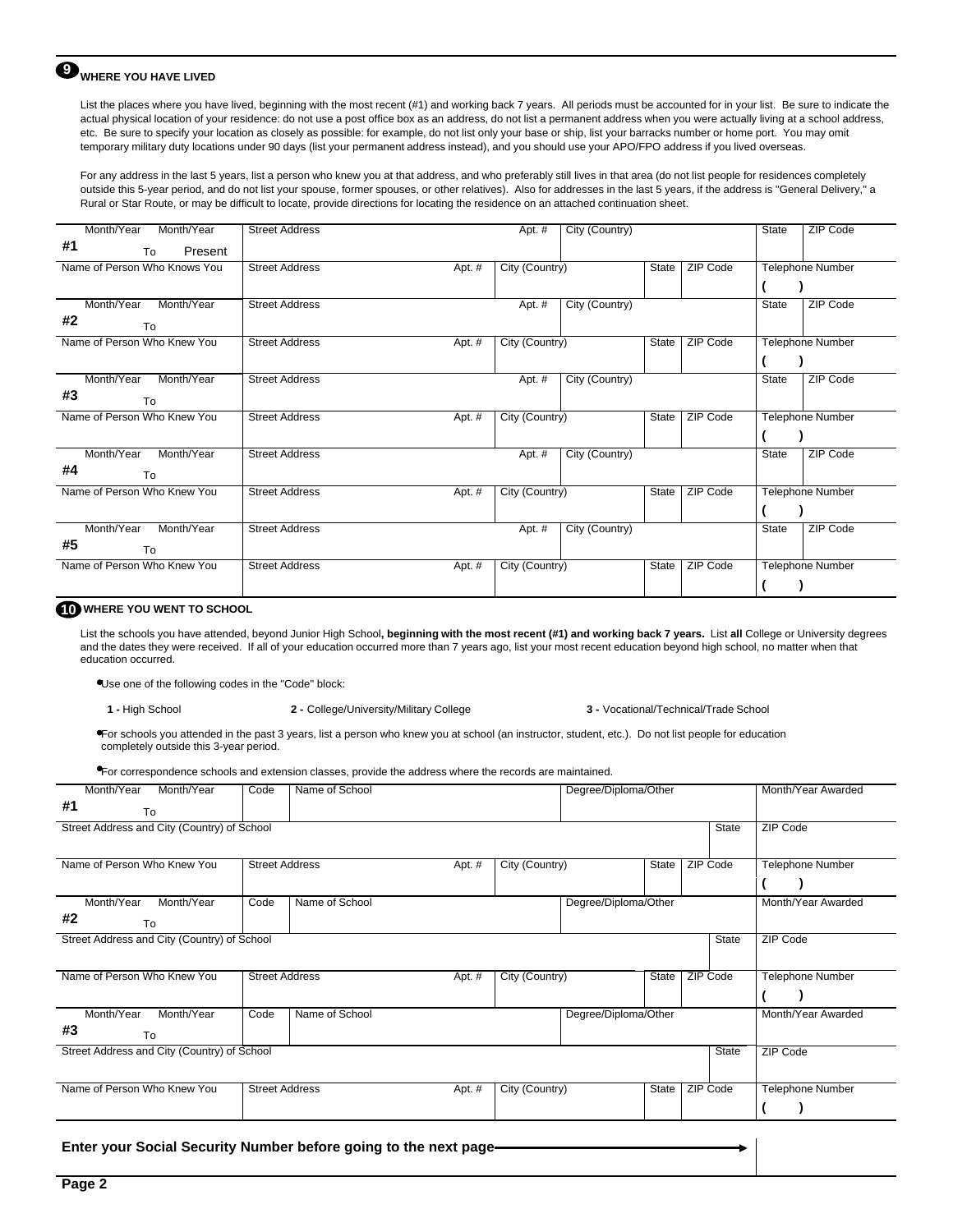### **11** YOUR EMPLOYMENT ACTIVITIES

List your employment activities, beginning with the present (#1) and working back 7 years. You should list all full-time work, part-time work, military service, temporary military duty locations over 90 days, self-employment, other paid work, and all periods of unemployment. The entire 7-year period must be accounted for without breaks, but you need not list employments before your 16th birthday.

**Code.** Use one of the codes listed below to identify the type of employment:

- **1**  Active military duty stations
- **2** National Guard/Reserve **3** - U.S.P.H.S. Commissioned Corps **4** - Other Federal employment
- **5**  State Government (Non-Federal
- 
- employment)
	- **6** Self-employment (Include business
		- and/or name of person who can verify)
- **7** Unemployment (Include name of person who can verify) **9** - Other
- **8** Federal Contractor (List Contractor, not Federal agency)

**Employer/Verifier Name.** List the business name of your employer or the name of the person who can verify your self-employment or unemployment in this block. If military service is being listed, include your duty location or home port here as well as your branch of service. You should provide separate listings to reflect changes in your military duty locations or home ports.

**Previous Periods of Activity.** Complete these lines if you worked for an employer on more than one occasion at the same location. After entering the most recent period of employment in the initial numbered block, provide previous periods of employment at the same location on the additional lines provided. For example, if you worked at XY Plumbing in Denver, CO, during 3 separate periods of time, you would enter dates and information concerning the most recent period of employment first, and provide dates, position titles, and supervisors for the two previous periods of employment on the lines below that information.

| Present<br>To<br>Employer's/Verifier's Street Address<br>City (Country)<br>ZIP Code<br><b>Telephone Number</b><br><b>State</b><br>$\lambda$<br>ZIP Code<br><b>Telephone Number</b><br>Street Address of Job Location (if different than Employer's Address)<br>City (Country)<br><b>State</b><br>)<br>ZIP Code<br><b>Telephone Number</b><br>Supervisor's Name & Street Address (if different than Job Location)<br>City (Country)<br><b>State</b><br>$\lambda$<br>Month/Year<br>Month/Year<br><b>Position Title</b><br>Supervisor<br><b>PREVIOUS</b><br>To<br><b>PERIODS</b><br>Month/Year<br>Month/Year<br><b>Position Title</b><br>Supervisor<br><b>OF</b><br>To<br><b>ACTIVITY</b><br>Month/Year<br>Month/Year<br><b>Position Title</b><br>Supervisor<br>(Block #1)<br>To<br>Month/Year<br>Month/Year<br>Code<br>Employer/Verifier Name/Military Duty Location<br>Your Position Title/Military Rank<br>To<br>Employer's/Verifier's Street Address<br>City (Country)<br>ZIP Code<br><b>Telephone Number</b><br><b>State</b><br>$\lambda$<br>ZIP Code<br><b>Telephone Number</b><br>Street Address of Job Location (if different than Employer's Address)<br>City (Country)<br>State<br>)<br>Supervisor's Name & Street Address (if different than Job Location)<br>City (Country)<br>ZIP Code<br><b>Telephone Number</b><br>State<br>$\lambda$<br>Month/Year<br>Month/Year<br><b>Position Title</b><br>Supervisor<br>To<br><b>PERIODS</b><br>Month/Year<br>Month/Year<br><b>Position Title</b><br>Supervisor<br>0F<br>To<br><b>ACTIVITY</b><br>Month/Year<br>Month/Year<br><b>Position Title</b><br>Supervisor<br>(Block #2)<br>To<br>Month/Year<br>Your Position Title/Military Rank<br>Month/Year<br>Code<br>Employer/Verifier Name/Military Duty Location<br>To<br>ZIP Code<br>Employer's/Verifier's Street Address<br>City (Country)<br><b>Telephone Number</b><br><b>State</b><br>1<br>Street Address of Job Location (if different than Employer's Address)<br>ZIP Code<br>Telephone Number<br>City (Country)<br><b>State</b><br>$\lambda$<br>€<br>Supervisor's Name & Street Address (if different than Job Location)<br>City (Country)<br>ZIP Code<br><b>Telephone Number</b><br><b>State</b><br>$\lambda$<br>Month/Year<br>Month/Year<br><b>Position Title</b><br>Supervisor<br>To<br>Month/Year<br>Month/Year<br><b>Position Title</b><br>Supervisor<br><b>OF</b><br>To<br><b>ACTIVITY</b><br>Month/Year<br>Month/Year<br><b>Position Title</b><br>Supervisor<br>(Block #3)<br>To |                 | Month/Year | Month/Year | Code | Employer/Verifier Name/Military Duty Location |  |  | Your Position Title/Military Rank |  |  |  |
|------------------------------------------------------------------------------------------------------------------------------------------------------------------------------------------------------------------------------------------------------------------------------------------------------------------------------------------------------------------------------------------------------------------------------------------------------------------------------------------------------------------------------------------------------------------------------------------------------------------------------------------------------------------------------------------------------------------------------------------------------------------------------------------------------------------------------------------------------------------------------------------------------------------------------------------------------------------------------------------------------------------------------------------------------------------------------------------------------------------------------------------------------------------------------------------------------------------------------------------------------------------------------------------------------------------------------------------------------------------------------------------------------------------------------------------------------------------------------------------------------------------------------------------------------------------------------------------------------------------------------------------------------------------------------------------------------------------------------------------------------------------------------------------------------------------------------------------------------------------------------------------------------------------------------------------------------------------------------------------------------------------------------------------------------------------------------------------------------------------------------------------------------------------------------------------------------------------------------------------------------------------------------------------------------------------------------------------------------------------------------------------------------------------------------------------------------------------------------------------------|-----------------|------------|------------|------|-----------------------------------------------|--|--|-----------------------------------|--|--|--|
|                                                                                                                                                                                                                                                                                                                                                                                                                                                                                                                                                                                                                                                                                                                                                                                                                                                                                                                                                                                                                                                                                                                                                                                                                                                                                                                                                                                                                                                                                                                                                                                                                                                                                                                                                                                                                                                                                                                                                                                                                                                                                                                                                                                                                                                                                                                                                                                                                                                                                                | #1              |            |            |      |                                               |  |  |                                   |  |  |  |
|                                                                                                                                                                                                                                                                                                                                                                                                                                                                                                                                                                                                                                                                                                                                                                                                                                                                                                                                                                                                                                                                                                                                                                                                                                                                                                                                                                                                                                                                                                                                                                                                                                                                                                                                                                                                                                                                                                                                                                                                                                                                                                                                                                                                                                                                                                                                                                                                                                                                                                |                 |            |            |      |                                               |  |  |                                   |  |  |  |
|                                                                                                                                                                                                                                                                                                                                                                                                                                                                                                                                                                                                                                                                                                                                                                                                                                                                                                                                                                                                                                                                                                                                                                                                                                                                                                                                                                                                                                                                                                                                                                                                                                                                                                                                                                                                                                                                                                                                                                                                                                                                                                                                                                                                                                                                                                                                                                                                                                                                                                |                 |            |            |      |                                               |  |  |                                   |  |  |  |
|                                                                                                                                                                                                                                                                                                                                                                                                                                                                                                                                                                                                                                                                                                                                                                                                                                                                                                                                                                                                                                                                                                                                                                                                                                                                                                                                                                                                                                                                                                                                                                                                                                                                                                                                                                                                                                                                                                                                                                                                                                                                                                                                                                                                                                                                                                                                                                                                                                                                                                |                 |            |            |      |                                               |  |  |                                   |  |  |  |
|                                                                                                                                                                                                                                                                                                                                                                                                                                                                                                                                                                                                                                                                                                                                                                                                                                                                                                                                                                                                                                                                                                                                                                                                                                                                                                                                                                                                                                                                                                                                                                                                                                                                                                                                                                                                                                                                                                                                                                                                                                                                                                                                                                                                                                                                                                                                                                                                                                                                                                |                 |            |            |      |                                               |  |  |                                   |  |  |  |
|                                                                                                                                                                                                                                                                                                                                                                                                                                                                                                                                                                                                                                                                                                                                                                                                                                                                                                                                                                                                                                                                                                                                                                                                                                                                                                                                                                                                                                                                                                                                                                                                                                                                                                                                                                                                                                                                                                                                                                                                                                                                                                                                                                                                                                                                                                                                                                                                                                                                                                |                 |            |            |      |                                               |  |  |                                   |  |  |  |
|                                                                                                                                                                                                                                                                                                                                                                                                                                                                                                                                                                                                                                                                                                                                                                                                                                                                                                                                                                                                                                                                                                                                                                                                                                                                                                                                                                                                                                                                                                                                                                                                                                                                                                                                                                                                                                                                                                                                                                                                                                                                                                                                                                                                                                                                                                                                                                                                                                                                                                |                 |            |            |      |                                               |  |  |                                   |  |  |  |
|                                                                                                                                                                                                                                                                                                                                                                                                                                                                                                                                                                                                                                                                                                                                                                                                                                                                                                                                                                                                                                                                                                                                                                                                                                                                                                                                                                                                                                                                                                                                                                                                                                                                                                                                                                                                                                                                                                                                                                                                                                                                                                                                                                                                                                                                                                                                                                                                                                                                                                |                 |            |            |      |                                               |  |  |                                   |  |  |  |
|                                                                                                                                                                                                                                                                                                                                                                                                                                                                                                                                                                                                                                                                                                                                                                                                                                                                                                                                                                                                                                                                                                                                                                                                                                                                                                                                                                                                                                                                                                                                                                                                                                                                                                                                                                                                                                                                                                                                                                                                                                                                                                                                                                                                                                                                                                                                                                                                                                                                                                |                 |            |            |      |                                               |  |  |                                   |  |  |  |
|                                                                                                                                                                                                                                                                                                                                                                                                                                                                                                                                                                                                                                                                                                                                                                                                                                                                                                                                                                                                                                                                                                                                                                                                                                                                                                                                                                                                                                                                                                                                                                                                                                                                                                                                                                                                                                                                                                                                                                                                                                                                                                                                                                                                                                                                                                                                                                                                                                                                                                |                 |            |            |      |                                               |  |  |                                   |  |  |  |
|                                                                                                                                                                                                                                                                                                                                                                                                                                                                                                                                                                                                                                                                                                                                                                                                                                                                                                                                                                                                                                                                                                                                                                                                                                                                                                                                                                                                                                                                                                                                                                                                                                                                                                                                                                                                                                                                                                                                                                                                                                                                                                                                                                                                                                                                                                                                                                                                                                                                                                |                 |            |            |      |                                               |  |  |                                   |  |  |  |
|                                                                                                                                                                                                                                                                                                                                                                                                                                                                                                                                                                                                                                                                                                                                                                                                                                                                                                                                                                                                                                                                                                                                                                                                                                                                                                                                                                                                                                                                                                                                                                                                                                                                                                                                                                                                                                                                                                                                                                                                                                                                                                                                                                                                                                                                                                                                                                                                                                                                                                |                 |            |            |      |                                               |  |  |                                   |  |  |  |
|                                                                                                                                                                                                                                                                                                                                                                                                                                                                                                                                                                                                                                                                                                                                                                                                                                                                                                                                                                                                                                                                                                                                                                                                                                                                                                                                                                                                                                                                                                                                                                                                                                                                                                                                                                                                                                                                                                                                                                                                                                                                                                                                                                                                                                                                                                                                                                                                                                                                                                | #2              |            |            |      |                                               |  |  |                                   |  |  |  |
|                                                                                                                                                                                                                                                                                                                                                                                                                                                                                                                                                                                                                                                                                                                                                                                                                                                                                                                                                                                                                                                                                                                                                                                                                                                                                                                                                                                                                                                                                                                                                                                                                                                                                                                                                                                                                                                                                                                                                                                                                                                                                                                                                                                                                                                                                                                                                                                                                                                                                                |                 |            |            |      |                                               |  |  |                                   |  |  |  |
|                                                                                                                                                                                                                                                                                                                                                                                                                                                                                                                                                                                                                                                                                                                                                                                                                                                                                                                                                                                                                                                                                                                                                                                                                                                                                                                                                                                                                                                                                                                                                                                                                                                                                                                                                                                                                                                                                                                                                                                                                                                                                                                                                                                                                                                                                                                                                                                                                                                                                                |                 |            |            |      |                                               |  |  |                                   |  |  |  |
|                                                                                                                                                                                                                                                                                                                                                                                                                                                                                                                                                                                                                                                                                                                                                                                                                                                                                                                                                                                                                                                                                                                                                                                                                                                                                                                                                                                                                                                                                                                                                                                                                                                                                                                                                                                                                                                                                                                                                                                                                                                                                                                                                                                                                                                                                                                                                                                                                                                                                                |                 |            |            |      |                                               |  |  |                                   |  |  |  |
|                                                                                                                                                                                                                                                                                                                                                                                                                                                                                                                                                                                                                                                                                                                                                                                                                                                                                                                                                                                                                                                                                                                                                                                                                                                                                                                                                                                                                                                                                                                                                                                                                                                                                                                                                                                                                                                                                                                                                                                                                                                                                                                                                                                                                                                                                                                                                                                                                                                                                                |                 |            |            |      |                                               |  |  |                                   |  |  |  |
|                                                                                                                                                                                                                                                                                                                                                                                                                                                                                                                                                                                                                                                                                                                                                                                                                                                                                                                                                                                                                                                                                                                                                                                                                                                                                                                                                                                                                                                                                                                                                                                                                                                                                                                                                                                                                                                                                                                                                                                                                                                                                                                                                                                                                                                                                                                                                                                                                                                                                                |                 |            |            |      |                                               |  |  |                                   |  |  |  |
|                                                                                                                                                                                                                                                                                                                                                                                                                                                                                                                                                                                                                                                                                                                                                                                                                                                                                                                                                                                                                                                                                                                                                                                                                                                                                                                                                                                                                                                                                                                                                                                                                                                                                                                                                                                                                                                                                                                                                                                                                                                                                                                                                                                                                                                                                                                                                                                                                                                                                                |                 |            |            |      |                                               |  |  |                                   |  |  |  |
|                                                                                                                                                                                                                                                                                                                                                                                                                                                                                                                                                                                                                                                                                                                                                                                                                                                                                                                                                                                                                                                                                                                                                                                                                                                                                                                                                                                                                                                                                                                                                                                                                                                                                                                                                                                                                                                                                                                                                                                                                                                                                                                                                                                                                                                                                                                                                                                                                                                                                                |                 |            |            |      |                                               |  |  |                                   |  |  |  |
|                                                                                                                                                                                                                                                                                                                                                                                                                                                                                                                                                                                                                                                                                                                                                                                                                                                                                                                                                                                                                                                                                                                                                                                                                                                                                                                                                                                                                                                                                                                                                                                                                                                                                                                                                                                                                                                                                                                                                                                                                                                                                                                                                                                                                                                                                                                                                                                                                                                                                                | <b>PREVIOUS</b> |            |            |      |                                               |  |  |                                   |  |  |  |
|                                                                                                                                                                                                                                                                                                                                                                                                                                                                                                                                                                                                                                                                                                                                                                                                                                                                                                                                                                                                                                                                                                                                                                                                                                                                                                                                                                                                                                                                                                                                                                                                                                                                                                                                                                                                                                                                                                                                                                                                                                                                                                                                                                                                                                                                                                                                                                                                                                                                                                |                 |            |            |      |                                               |  |  |                                   |  |  |  |
|                                                                                                                                                                                                                                                                                                                                                                                                                                                                                                                                                                                                                                                                                                                                                                                                                                                                                                                                                                                                                                                                                                                                                                                                                                                                                                                                                                                                                                                                                                                                                                                                                                                                                                                                                                                                                                                                                                                                                                                                                                                                                                                                                                                                                                                                                                                                                                                                                                                                                                |                 |            |            |      |                                               |  |  |                                   |  |  |  |
|                                                                                                                                                                                                                                                                                                                                                                                                                                                                                                                                                                                                                                                                                                                                                                                                                                                                                                                                                                                                                                                                                                                                                                                                                                                                                                                                                                                                                                                                                                                                                                                                                                                                                                                                                                                                                                                                                                                                                                                                                                                                                                                                                                                                                                                                                                                                                                                                                                                                                                |                 |            |            |      |                                               |  |  |                                   |  |  |  |
|                                                                                                                                                                                                                                                                                                                                                                                                                                                                                                                                                                                                                                                                                                                                                                                                                                                                                                                                                                                                                                                                                                                                                                                                                                                                                                                                                                                                                                                                                                                                                                                                                                                                                                                                                                                                                                                                                                                                                                                                                                                                                                                                                                                                                                                                                                                                                                                                                                                                                                |                 |            |            |      |                                               |  |  |                                   |  |  |  |
|                                                                                                                                                                                                                                                                                                                                                                                                                                                                                                                                                                                                                                                                                                                                                                                                                                                                                                                                                                                                                                                                                                                                                                                                                                                                                                                                                                                                                                                                                                                                                                                                                                                                                                                                                                                                                                                                                                                                                                                                                                                                                                                                                                                                                                                                                                                                                                                                                                                                                                |                 |            |            |      |                                               |  |  |                                   |  |  |  |
|                                                                                                                                                                                                                                                                                                                                                                                                                                                                                                                                                                                                                                                                                                                                                                                                                                                                                                                                                                                                                                                                                                                                                                                                                                                                                                                                                                                                                                                                                                                                                                                                                                                                                                                                                                                                                                                                                                                                                                                                                                                                                                                                                                                                                                                                                                                                                                                                                                                                                                | #3              |            |            |      |                                               |  |  |                                   |  |  |  |
|                                                                                                                                                                                                                                                                                                                                                                                                                                                                                                                                                                                                                                                                                                                                                                                                                                                                                                                                                                                                                                                                                                                                                                                                                                                                                                                                                                                                                                                                                                                                                                                                                                                                                                                                                                                                                                                                                                                                                                                                                                                                                                                                                                                                                                                                                                                                                                                                                                                                                                |                 |            |            |      |                                               |  |  |                                   |  |  |  |
|                                                                                                                                                                                                                                                                                                                                                                                                                                                                                                                                                                                                                                                                                                                                                                                                                                                                                                                                                                                                                                                                                                                                                                                                                                                                                                                                                                                                                                                                                                                                                                                                                                                                                                                                                                                                                                                                                                                                                                                                                                                                                                                                                                                                                                                                                                                                                                                                                                                                                                |                 |            |            |      |                                               |  |  |                                   |  |  |  |
|                                                                                                                                                                                                                                                                                                                                                                                                                                                                                                                                                                                                                                                                                                                                                                                                                                                                                                                                                                                                                                                                                                                                                                                                                                                                                                                                                                                                                                                                                                                                                                                                                                                                                                                                                                                                                                                                                                                                                                                                                                                                                                                                                                                                                                                                                                                                                                                                                                                                                                |                 |            |            |      |                                               |  |  |                                   |  |  |  |
|                                                                                                                                                                                                                                                                                                                                                                                                                                                                                                                                                                                                                                                                                                                                                                                                                                                                                                                                                                                                                                                                                                                                                                                                                                                                                                                                                                                                                                                                                                                                                                                                                                                                                                                                                                                                                                                                                                                                                                                                                                                                                                                                                                                                                                                                                                                                                                                                                                                                                                |                 |            |            |      |                                               |  |  |                                   |  |  |  |
|                                                                                                                                                                                                                                                                                                                                                                                                                                                                                                                                                                                                                                                                                                                                                                                                                                                                                                                                                                                                                                                                                                                                                                                                                                                                                                                                                                                                                                                                                                                                                                                                                                                                                                                                                                                                                                                                                                                                                                                                                                                                                                                                                                                                                                                                                                                                                                                                                                                                                                |                 |            |            |      |                                               |  |  |                                   |  |  |  |
|                                                                                                                                                                                                                                                                                                                                                                                                                                                                                                                                                                                                                                                                                                                                                                                                                                                                                                                                                                                                                                                                                                                                                                                                                                                                                                                                                                                                                                                                                                                                                                                                                                                                                                                                                                                                                                                                                                                                                                                                                                                                                                                                                                                                                                                                                                                                                                                                                                                                                                | <b>PREVIOUS</b> |            |            |      |                                               |  |  |                                   |  |  |  |
|                                                                                                                                                                                                                                                                                                                                                                                                                                                                                                                                                                                                                                                                                                                                                                                                                                                                                                                                                                                                                                                                                                                                                                                                                                                                                                                                                                                                                                                                                                                                                                                                                                                                                                                                                                                                                                                                                                                                                                                                                                                                                                                                                                                                                                                                                                                                                                                                                                                                                                | <b>PERIODS</b>  |            |            |      |                                               |  |  |                                   |  |  |  |
|                                                                                                                                                                                                                                                                                                                                                                                                                                                                                                                                                                                                                                                                                                                                                                                                                                                                                                                                                                                                                                                                                                                                                                                                                                                                                                                                                                                                                                                                                                                                                                                                                                                                                                                                                                                                                                                                                                                                                                                                                                                                                                                                                                                                                                                                                                                                                                                                                                                                                                |                 |            |            |      |                                               |  |  |                                   |  |  |  |
|                                                                                                                                                                                                                                                                                                                                                                                                                                                                                                                                                                                                                                                                                                                                                                                                                                                                                                                                                                                                                                                                                                                                                                                                                                                                                                                                                                                                                                                                                                                                                                                                                                                                                                                                                                                                                                                                                                                                                                                                                                                                                                                                                                                                                                                                                                                                                                                                                                                                                                |                 |            |            |      |                                               |  |  |                                   |  |  |  |
|                                                                                                                                                                                                                                                                                                                                                                                                                                                                                                                                                                                                                                                                                                                                                                                                                                                                                                                                                                                                                                                                                                                                                                                                                                                                                                                                                                                                                                                                                                                                                                                                                                                                                                                                                                                                                                                                                                                                                                                                                                                                                                                                                                                                                                                                                                                                                                                                                                                                                                |                 |            |            |      |                                               |  |  |                                   |  |  |  |
|                                                                                                                                                                                                                                                                                                                                                                                                                                                                                                                                                                                                                                                                                                                                                                                                                                                                                                                                                                                                                                                                                                                                                                                                                                                                                                                                                                                                                                                                                                                                                                                                                                                                                                                                                                                                                                                                                                                                                                                                                                                                                                                                                                                                                                                                                                                                                                                                                                                                                                |                 |            |            |      |                                               |  |  |                                   |  |  |  |

**Enter your Social Security Number before going to the next page**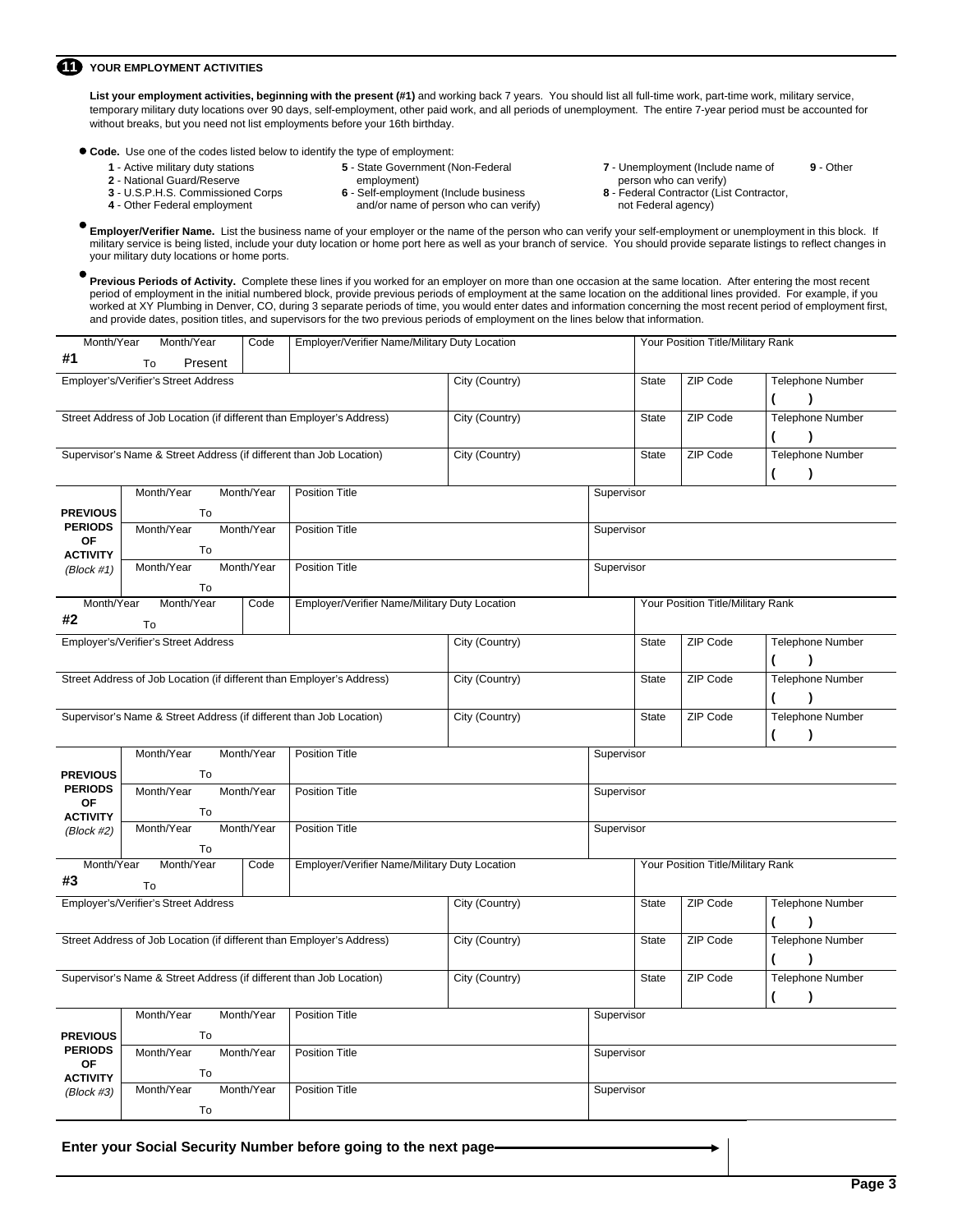|                               | YOUR EMPLOYMENT ACTIVITIES (CONTINUED)                                |                |                                                                                                                                                     |                                                                    |            |              |                                   |       |                                      |    |
|-------------------------------|-----------------------------------------------------------------------|----------------|-----------------------------------------------------------------------------------------------------------------------------------------------------|--------------------------------------------------------------------|------------|--------------|-----------------------------------|-------|--------------------------------------|----|
| Month/Year<br>#4              | Month/Year<br>To                                                      | Code           | Employer/Verifier Name/Military Duty Location                                                                                                       |                                                                    |            |              | Your Position Title/Military Rank |       |                                      |    |
|                               | Employer's/Verifier's Street Address                                  |                |                                                                                                                                                     | City (Country)                                                     |            | <b>State</b> | ZIP Code                          | €     | Telephone Number                     |    |
|                               | Street Address of Job Location (if different than Employer's Address) |                |                                                                                                                                                     | City (Country)                                                     |            | <b>State</b> | ZIP Code                          | €     | Telephone Number<br>$\lambda$        |    |
|                               | Supervisor's Name & Street Address (if different than Job Location)   |                |                                                                                                                                                     | City (Country)                                                     |            | <b>State</b> | ZIP Code                          |       | <b>Telephone Number</b><br>$\lambda$ |    |
| <b>PREVIOUS</b>               | Month/Year<br>To                                                      | Month/Year     | <b>Position Title</b>                                                                                                                               |                                                                    | Supervisor |              |                                   |       |                                      |    |
| <b>PERIODS</b><br>ОF          | Month/Year<br>To                                                      | Month/Year     | <b>Position Title</b>                                                                                                                               |                                                                    | Supervisor |              |                                   |       |                                      |    |
| <b>ACTIVITY</b><br>(Block #4) | Month/Year<br>To                                                      | Month/Year     | <b>Position Title</b>                                                                                                                               |                                                                    | Supervisor |              |                                   |       |                                      |    |
| Month/Year<br>#5              | Month/Year<br>To                                                      | Code           | Employer/Verifier Name/Military Duty Location                                                                                                       |                                                                    |            |              | Your Position Title/Military Rank |       |                                      |    |
|                               | Employer's/Verifier's Street Address                                  |                |                                                                                                                                                     | City (Country)                                                     |            | <b>State</b> | ZIP Code                          | (     | Telephone Number<br>$\lambda$        |    |
|                               | Street Address of Job Location (if different than Employer's Address) |                |                                                                                                                                                     | City (Country)                                                     |            | <b>State</b> | ZIP Code                          |       | Telephone Number<br>$\lambda$        |    |
|                               | Supervisor's Name & Street Address (if different than Job Location)   |                |                                                                                                                                                     | City (Country)                                                     |            | <b>State</b> | ZIP Code                          |       | Telephone Number                     |    |
| <b>PREVIOUS</b>               | Month/Year<br>To                                                      | Month/Year     | <b>Position Title</b>                                                                                                                               |                                                                    | Supervisor |              |                                   |       |                                      |    |
| <b>PERIODS</b><br><b>OF</b>   | Month/Year<br>To                                                      | Month/Year     | <b>Position Title</b>                                                                                                                               |                                                                    | Supervisor |              |                                   |       |                                      |    |
| <b>ACTIVITY</b><br>(Block #5) | Month/Year<br>To                                                      | Month/Year     | <b>Position Title</b>                                                                                                                               |                                                                    | Supervisor |              |                                   |       |                                      |    |
| Month/Year<br>#6              | Month/Year<br>To                                                      | Code           | Employer/Verifier Name/Military Duty Location                                                                                                       |                                                                    |            |              | Your Position Title/Military Rank |       |                                      |    |
|                               | Employer's/Verifier's Street Address                                  |                |                                                                                                                                                     | City (Country)                                                     |            | <b>State</b> | ZIP Code                          |       | Telephone Number                     |    |
|                               | Street Address of Job Location (if different than Employer's Address) |                |                                                                                                                                                     | City (Country)                                                     |            | <b>State</b> | ZIP Code                          |       | Telephone Number<br><sup>1</sup>     |    |
|                               | Supervisor's Name & Street Address (if different than Job Location)   |                |                                                                                                                                                     | City (Country)                                                     |            | <b>State</b> | ZIP Code                          |       | Telephone Number                     |    |
| <b>PREVIOUS</b>               | Month/Year<br>To                                                      |                | Month/Year   Position Title                                                                                                                         |                                                                    | Supervisor |              |                                   |       |                                      |    |
| <b>PERIODS</b><br>ОF          | Month/Year<br>To                                                      | Month/Year     | <b>Position Title</b>                                                                                                                               |                                                                    | Supervisor |              |                                   |       |                                      |    |
| <b>ACTIVITY</b><br>(Block #6) | Month/Year<br>To                                                      | Month/Year     | <b>Position Title</b>                                                                                                                               |                                                                    | Supervisor |              |                                   |       |                                      |    |
| Ø                             | YOUR EMPLOYMENT RECORD                                                |                |                                                                                                                                                     |                                                                    |            |              |                                   |       | Yes                                  | No |
|                               | fired, quit, or left, and other information requested.                |                | Has any of the following happened to you in the last 7 years? If "Yes," begin with the most recent occurrence and go backward, providing date       |                                                                    |            |              |                                   |       |                                      |    |
|                               | 1 - Fired from a job                                                  |                | Use the following codes and explain the reason your employment was ended:<br>3 - Left a job by mutual agreement following allegations of misconduct |                                                                    |            |              | 5 - Left a job for other reasons  |       |                                      |    |
|                               | 2 - Quit a job after being told<br>you'd be fired                     |                | 4 - Left a job by mutual agreement following allegations of<br>unsatisfactory performance                                                           |                                                                    |            |              |                                   |       | under unfavorable circumstances      |    |
| Month/Year                    | Code                                                                  | Specify Reason |                                                                                                                                                     | Employer's Name and Address (Include city/Country if outside U.S.) |            |              |                                   | State | ZIP Code                             |    |
|                               |                                                                       |                |                                                                                                                                                     |                                                                    |            |              |                                   |       |                                      |    |
|                               |                                                                       |                |                                                                                                                                                     |                                                                    |            |              |                                   |       |                                      |    |
|                               |                                                                       |                | Enter your Social Security Number before going to the next page-                                                                                    |                                                                    |            |              |                                   |       |                                      |    |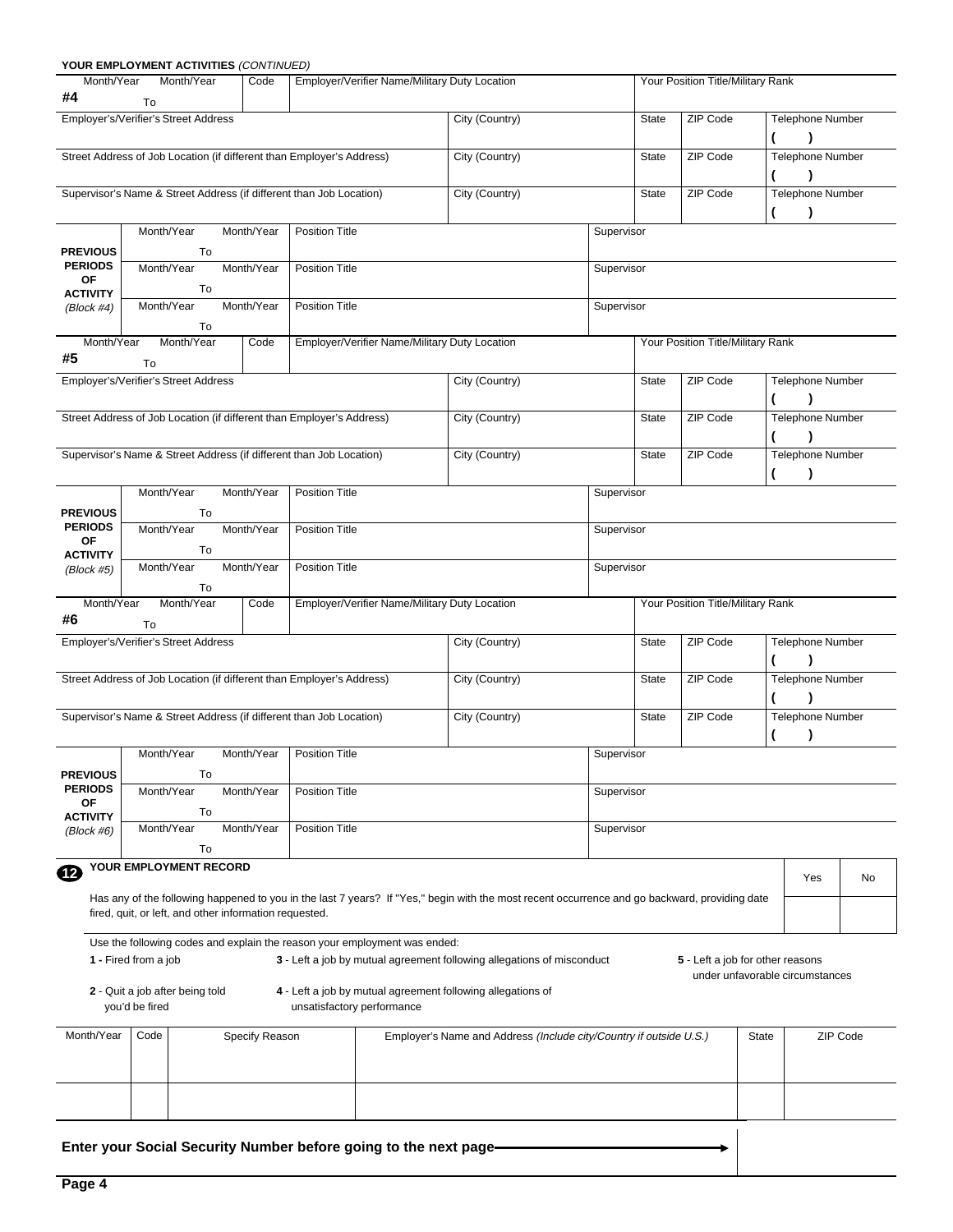| PEOPLE WHO KNOW YOU WELL<br>(13)<br>List three people who know you well and live in the United States. They should be good friends, peers, colleagues, college roommates, etc., whose combined<br>association with you covers as well as possible the last 7 years. Do not list your spouse, former spouses, or other relatives, and try not to list anyone who is listed<br>elsewhere on this form. |              |                                 |                                                                   |            |                                                      |                |       |                                                                         |           |               |                 |                        |
|------------------------------------------------------------------------------------------------------------------------------------------------------------------------------------------------------------------------------------------------------------------------------------------------------------------------------------------------------------------------------------------------------|--------------|---------------------------------|-------------------------------------------------------------------|------------|------------------------------------------------------|----------------|-------|-------------------------------------------------------------------------|-----------|---------------|-----------------|------------------------|
| Name<br>#1                                                                                                                                                                                                                                                                                                                                                                                           |              |                                 |                                                                   | Month/Year | Dates Known<br>Month/Year                            |                | Day   | <b>Telephone Number</b>                                                 | $\lambda$ |               |                 |                        |
| Home or Work Address                                                                                                                                                                                                                                                                                                                                                                                 |              |                                 |                                                                   |            | To                                                   | City (Country) | Night |                                                                         |           | State         | ZIP Code        |                        |
| Name<br>#2                                                                                                                                                                                                                                                                                                                                                                                           |              |                                 |                                                                   | Month/Year | Dates Known<br>Month/Year                            |                | Day   | <b>Telephone Number</b>                                                 |           |               |                 |                        |
| Home or Work Address                                                                                                                                                                                                                                                                                                                                                                                 |              |                                 |                                                                   |            | To                                                   | City (Country) | Night |                                                                         |           | State         | ZIP Code        |                        |
| Name<br>#3                                                                                                                                                                                                                                                                                                                                                                                           |              |                                 |                                                                   | Month/Year | Dates Known<br>Month/Year                            |                | Day   | <b>Telephone Number</b>                                                 |           |               |                 |                        |
| Home or Work Address                                                                                                                                                                                                                                                                                                                                                                                 |              |                                 |                                                                   |            | To                                                   | City (Country) | Night |                                                                         |           | State         | <b>ZIP Code</b> |                        |
| Ð<br>YOUR MARITAL STATUS                                                                                                                                                                                                                                                                                                                                                                             |              |                                 |                                                                   |            |                                                      |                |       |                                                                         |           |               |                 |                        |
| Mark one of the following boxes to show your current marital status:<br>1 - Never married (go to question 15)                                                                                                                                                                                                                                                                                        |              |                                 | 3 - Separated                                                     |            |                                                      | 5 - Divorced   |       |                                                                         |           |               |                 |                        |
| 2 - Married                                                                                                                                                                                                                                                                                                                                                                                          |              |                                 | 4 - Legally Separated                                             |            |                                                      | 6 - Widowed    |       |                                                                         |           |               |                 |                        |
| Current Spouse Complete the following about your current spouse.                                                                                                                                                                                                                                                                                                                                     |              |                                 |                                                                   |            |                                                      |                |       |                                                                         |           |               |                 |                        |
| <b>Full Name</b>                                                                                                                                                                                                                                                                                                                                                                                     |              |                                 | Date of Birth (Mo./Day/Yr.)                                       |            | Place of Birth (Include country if outside the U.S.) |                |       |                                                                         |           |               |                 | Social Security Number |
| Other Names Used (Specify maiden name, names by other marriages, etc., and show dates used for each name)                                                                                                                                                                                                                                                                                            |              |                                 |                                                                   |            |                                                      |                |       |                                                                         |           |               |                 |                        |
| Country of Citizenship                                                                                                                                                                                                                                                                                                                                                                               |              |                                 | Date Married (Mo./Day/Yr.)                                        |            | Place Married (Include country if outside the U.S.)  |                |       |                                                                         |           |               |                 | <b>State</b>           |
| If Separated, Date of Separation (Mo./Day/Yr.)                                                                                                                                                                                                                                                                                                                                                       |              |                                 | If Legally Separated, Where is the Record Located? City (Country) |            |                                                      |                |       |                                                                         |           |               |                 | <b>State</b>           |
| Address of Current Spouse (Street, city, and country if outside the U.S.)                                                                                                                                                                                                                                                                                                                            |              |                                 |                                                                   |            |                                                      |                |       | <b>State</b>                                                            |           | ZIP Code      |                 |                        |
| <b>15</b> YOUR RELATIVES                                                                                                                                                                                                                                                                                                                                                                             |              |                                 |                                                                   |            |                                                      |                |       |                                                                         |           |               |                 |                        |
| Give the full name, correct code, and other requested information for each of your relatives, living or dead, specified below.                                                                                                                                                                                                                                                                       |              | 3 - Stepmother                  |                                                                   |            | 5 - Foster Parent                                    |                |       |                                                                         |           | 7 - Stepchild |                 |                        |
| 1 - Mother (first)<br>2 - Father (second)                                                                                                                                                                                                                                                                                                                                                            |              | 4 - Stepfather                  |                                                                   |            | 6 - Child (adopted also)                             |                |       |                                                                         |           |               |                 |                        |
| Full Name (If deceased, check box on the<br>left before entering name)                                                                                                                                                                                                                                                                                                                               | Code         | Date of Birth<br>Month/Day/Year | Country of Birth                                                  |            | Country(ies) of<br>Citizenship                       |                |       | Current Street Address and City (country) of<br><b>Living Relatives</b> |           |               |                 | State                  |
|                                                                                                                                                                                                                                                                                                                                                                                                      | 1            |                                 |                                                                   |            |                                                      |                |       |                                                                         |           |               |                 |                        |
|                                                                                                                                                                                                                                                                                                                                                                                                      | $\mathbf{2}$ |                                 |                                                                   |            |                                                      |                |       |                                                                         |           |               |                 |                        |
|                                                                                                                                                                                                                                                                                                                                                                                                      |              |                                 |                                                                   |            |                                                      |                |       |                                                                         |           |               |                 |                        |
|                                                                                                                                                                                                                                                                                                                                                                                                      |              |                                 |                                                                   |            |                                                      |                |       |                                                                         |           |               |                 |                        |
|                                                                                                                                                                                                                                                                                                                                                                                                      |              |                                 |                                                                   |            |                                                      |                |       |                                                                         |           |               |                 |                        |
|                                                                                                                                                                                                                                                                                                                                                                                                      |              |                                 |                                                                   |            |                                                      |                |       |                                                                         |           |               |                 |                        |
|                                                                                                                                                                                                                                                                                                                                                                                                      |              |                                 |                                                                   |            |                                                      |                |       |                                                                         |           |               |                 |                        |
|                                                                                                                                                                                                                                                                                                                                                                                                      |              |                                 |                                                                   |            |                                                      |                |       |                                                                         |           |               |                 |                        |
|                                                                                                                                                                                                                                                                                                                                                                                                      |              |                                 |                                                                   |            |                                                      |                |       |                                                                         |           |               |                 |                        |
|                                                                                                                                                                                                                                                                                                                                                                                                      |              |                                 |                                                                   |            |                                                      |                |       |                                                                         |           |               |                 |                        |
|                                                                                                                                                                                                                                                                                                                                                                                                      |              |                                 |                                                                   |            |                                                      |                |       |                                                                         |           |               |                 |                        |
|                                                                                                                                                                                                                                                                                                                                                                                                      |              |                                 |                                                                   |            |                                                      |                |       |                                                                         |           |               |                 |                        |

**Enter your Social Security Number before going to the next page**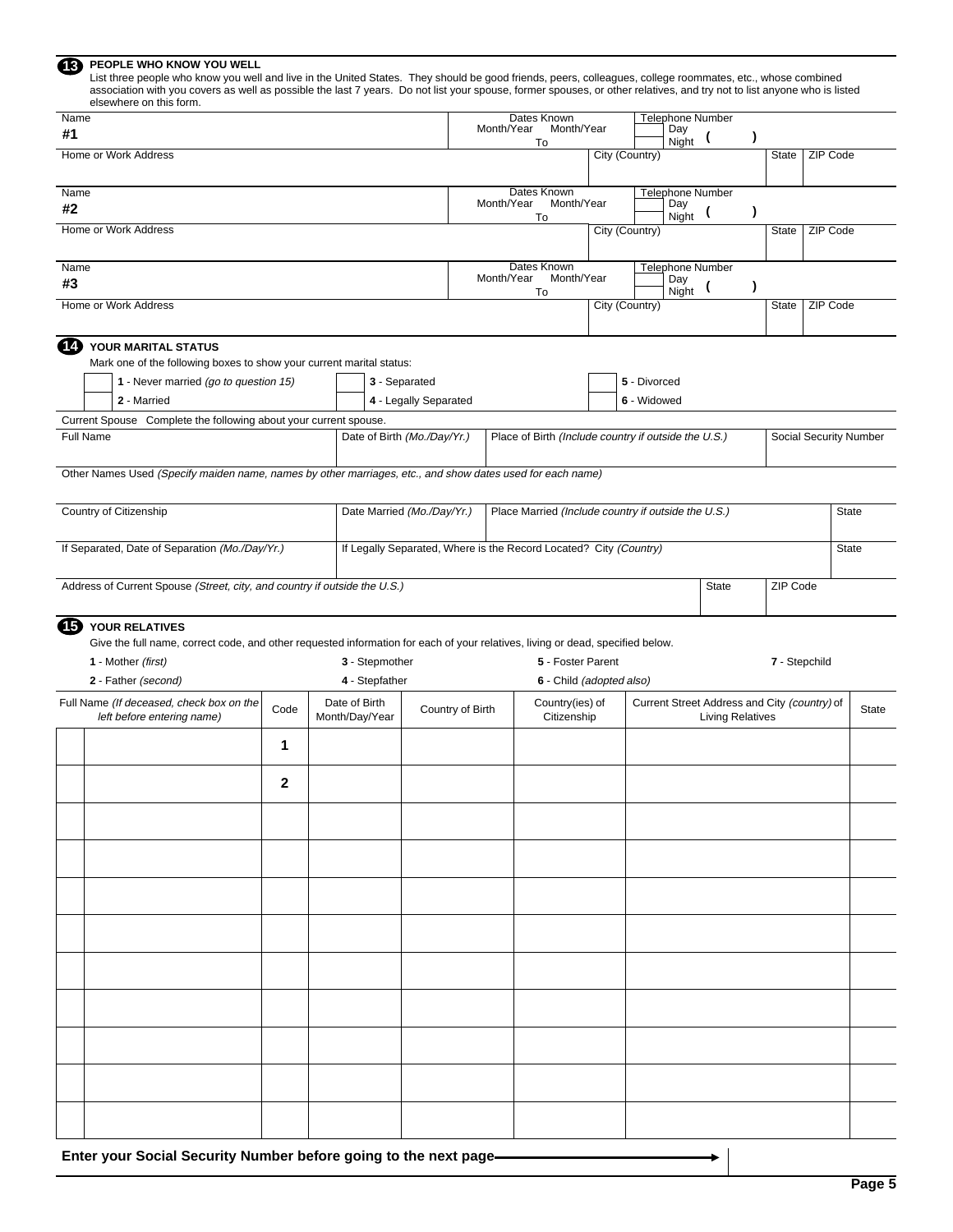| $\mathbf G$ | YOUR MILITARY HISTORY                                 | Yes | No |
|-------------|-------------------------------------------------------|-----|----|
|             | Have you served in the United States military?        |     |    |
|             | Have you served in the United States Merchant Marine? |     |    |
|             |                                                       |     |    |

List all of your military service below, including service in Reserve, National Guard, and U.S. Merchant Marine. Start with the most recent period of service (#1) and work backward. If you had a break in service, each separate period should be listed. **Code.** Use one of the codes listed below to identify your branch of service:

|  |  | 1 - Air Force 2 - Army 3 - Navy 4 - Marine Corps 5 - Coast Guard 6 - Merchant Marine 7 - National Guard |  |
|--|--|---------------------------------------------------------------------------------------------------------|--|
|  |  |                                                                                                         |  |

**O/E.** Mark "O" block for Officer or "E" block for Enlisted.

**\*Status.** "X" the appropriate block for the status of your service during the time that you served. If your service was in the National Guard, do not use an "X": use the two-letter code for the state to mark the block.

**Country.** If your service was with other than the U.S. Armed Forces, identify the country for which you served.

|                     | Month/Year                                     | <b>Status</b><br>O<br>Е<br>Month/Year<br>Service/Certificate No.<br>Code<br>Active<br>Active<br>Inactive<br>National<br>Guard<br>Reserve<br>Reserve<br>(State) |      |                                                                                                                                                                                                                                                                                                                                                                                                                                                                                                                                                                     |                   |    |                                                                                             |                       |                         |              |                                         | Country |                      |  |  |
|---------------------|------------------------------------------------|----------------------------------------------------------------------------------------------------------------------------------------------------------------|------|---------------------------------------------------------------------------------------------------------------------------------------------------------------------------------------------------------------------------------------------------------------------------------------------------------------------------------------------------------------------------------------------------------------------------------------------------------------------------------------------------------------------------------------------------------------------|-------------------|----|---------------------------------------------------------------------------------------------|-----------------------|-------------------------|--------------|-----------------------------------------|---------|----------------------|--|--|
|                     |                                                | To                                                                                                                                                             |      |                                                                                                                                                                                                                                                                                                                                                                                                                                                                                                                                                                     |                   |    |                                                                                             |                       |                         |              |                                         |         |                      |  |  |
|                     |                                                | To                                                                                                                                                             |      |                                                                                                                                                                                                                                                                                                                                                                                                                                                                                                                                                                     |                   |    |                                                                                             |                       |                         |              |                                         |         |                      |  |  |
|                     |                                                | YOUR SELECTIVE SERVICE RECORD                                                                                                                                  |      |                                                                                                                                                                                                                                                                                                                                                                                                                                                                                                                                                                     |                   |    |                                                                                             |                       |                         |              |                                         | Yes     | No                   |  |  |
|                     | Θ                                              |                                                                                                                                                                |      | Are you a male born after December 31, 1959? If "No," go to 18. If "Yes," go to b.                                                                                                                                                                                                                                                                                                                                                                                                                                                                                  |                   |    |                                                                                             |                       |                         |              |                                         |         |                      |  |  |
|                     | 6                                              | exemption below.                                                                                                                                               |      | Have you registered with the Selective Service System? If "Yes," provide your registration number. If "No," show the reason for your legal                                                                                                                                                                                                                                                                                                                                                                                                                          |                   |    |                                                                                             |                       |                         |              |                                         |         |                      |  |  |
|                     | <b>Registration Number</b>                     |                                                                                                                                                                |      | Legal Exemption Explanation                                                                                                                                                                                                                                                                                                                                                                                                                                                                                                                                         |                   |    |                                                                                             |                       |                         |              |                                         |         |                      |  |  |
| $\left( 18 \right)$ |                                                | YOUR INVESTIGATIONS RECORD                                                                                                                                     |      |                                                                                                                                                                                                                                                                                                                                                                                                                                                                                                                                                                     |                   |    |                                                                                             |                       |                         |              |                                         | Yes     | No                   |  |  |
|                     | Ø                                              |                                                                                                                                                                |      | Has the United States Government ever investigated your background and/or granted you a security clearance? If "Yes," use the codes that<br>follow to provide the requested information below. If "Yes," but you can't recall the investigating agency and/or the security clearance<br>received, enter "Other" agency code or clearance code, as appropriate, and "Don't know" or "Don't recall" under the "Other Agency"<br>heading, below. If your response is "No," or you don't know or can't recall if you were investigated and cleared, check the "No" box. |                   |    |                                                                                             |                       |                         |              |                                         |         |                      |  |  |
|                     | 1 - Defense Department<br>2 - State Department | Codes for Investigating Agency<br>3 - Office of Personnel Management                                                                                           |      | 4 - FBI<br>5 - Treasury Department<br>6 - Other (Specify)                                                                                                                                                                                                                                                                                                                                                                                                                                                                                                           |                   |    | Codes for Security Clearance Received<br>0 - Not Required<br>1 - Confidential<br>2 - Secret |                       | 3 - Top Secret<br>5 - Q |              | 4 - Sensitive Compartmented Information |         | $6 - L$<br>7 - Other |  |  |
|                     | Month/Year                                     | Agency<br>Code                                                                                                                                                 |      | Other Agency                                                                                                                                                                                                                                                                                                                                                                                                                                                                                                                                                        | Clearance<br>Code |    | Month/Year                                                                                  | Agency<br>Code        |                         | Other Agency |                                         |         | Clearance<br>Code    |  |  |
|                     | 6                                              |                                                                                                                                                                |      | To your knowledge, have you ever had a clearance or access authorization denied, suspended, or revoked, or have you ever been debarred<br>from government employment? If "Yes," give date of action and agency. Note: An administrative downgrade or termination of a security                                                                                                                                                                                                                                                                                      |                   |    |                                                                                             |                       |                         |              |                                         | Yes     | No                   |  |  |
|                     | Month/Year                                     | clearance is not a revocation.                                                                                                                                 |      | Department or Agency Taking Action                                                                                                                                                                                                                                                                                                                                                                                                                                                                                                                                  |                   |    | Month/Year                                                                                  |                       |                         |              | Department or Agency Taking Action      |         |                      |  |  |
| $\sqrt{19}$         |                                                | FOREIGN COUNTRIES YOU HAVE VISITED                                                                                                                             |      |                                                                                                                                                                                                                                                                                                                                                                                                                                                                                                                                                                     |                   |    |                                                                                             |                       |                         |              |                                         |         |                      |  |  |
|                     |                                                | dependent or contractor must be listed.)                                                                                                                       |      | List foreign countries you have visited, except on travel under official Government orders, beginning with the most current (#1) and working back 7 years. (Travel as a                                                                                                                                                                                                                                                                                                                                                                                             |                   |    |                                                                                             |                       |                         |              |                                         |         |                      |  |  |
|                     |                                                |                                                                                                                                                                |      | .Use one of these codes to indicate the purpose of your visit: 1 - Business                                                                                                                                                                                                                                                                                                                                                                                                                                                                                         |                   |    | 2 - Pleasure                                                                                | 3 - Education         | 4 - Other               |              |                                         |         |                      |  |  |
|                     |                                                |                                                                                                                                                                |      | •Include short trips to Canada or Mexico. If you have lived near a border and have made short (one day or less) trips to the neighboring country, you do<br>not need to list each trip. Instead, provide the time period, the code, the country, and a note ("Many Short Trips").                                                                                                                                                                                                                                                                                   |                   |    |                                                                                             |                       |                         |              |                                         |         |                      |  |  |
|                     |                                                | .10, or 11. ODD not repeat travel covered in items 9, 10, or 11.                                                                                               |      |                                                                                                                                                                                                                                                                                                                                                                                                                                                                                                                                                                     |                   |    |                                                                                             |                       |                         |              |                                         |         |                      |  |  |
|                     | Month/Year                                     | Month/Year                                                                                                                                                     | Code | Country                                                                                                                                                                                                                                                                                                                                                                                                                                                                                                                                                             |                   |    |                                                                                             | Month/Year Month/Year |                         | Code         | Country                                 |         |                      |  |  |
| #1                  |                                                | To                                                                                                                                                             |      |                                                                                                                                                                                                                                                                                                                                                                                                                                                                                                                                                                     |                   | #5 |                                                                                             | To                    |                         |              |                                         |         |                      |  |  |
| #2                  |                                                | To                                                                                                                                                             |      |                                                                                                                                                                                                                                                                                                                                                                                                                                                                                                                                                                     |                   | #6 |                                                                                             | To                    |                         |              |                                         |         |                      |  |  |
|                     |                                                |                                                                                                                                                                |      |                                                                                                                                                                                                                                                                                                                                                                                                                                                                                                                                                                     |                   |    |                                                                                             |                       |                         |              |                                         |         |                      |  |  |
| #3                  |                                                | To                                                                                                                                                             |      |                                                                                                                                                                                                                                                                                                                                                                                                                                                                                                                                                                     |                   | #7 |                                                                                             | To                    |                         |              |                                         |         |                      |  |  |

**#8** To

**Enter your Social Security Number before going to the next page** 

**#4** To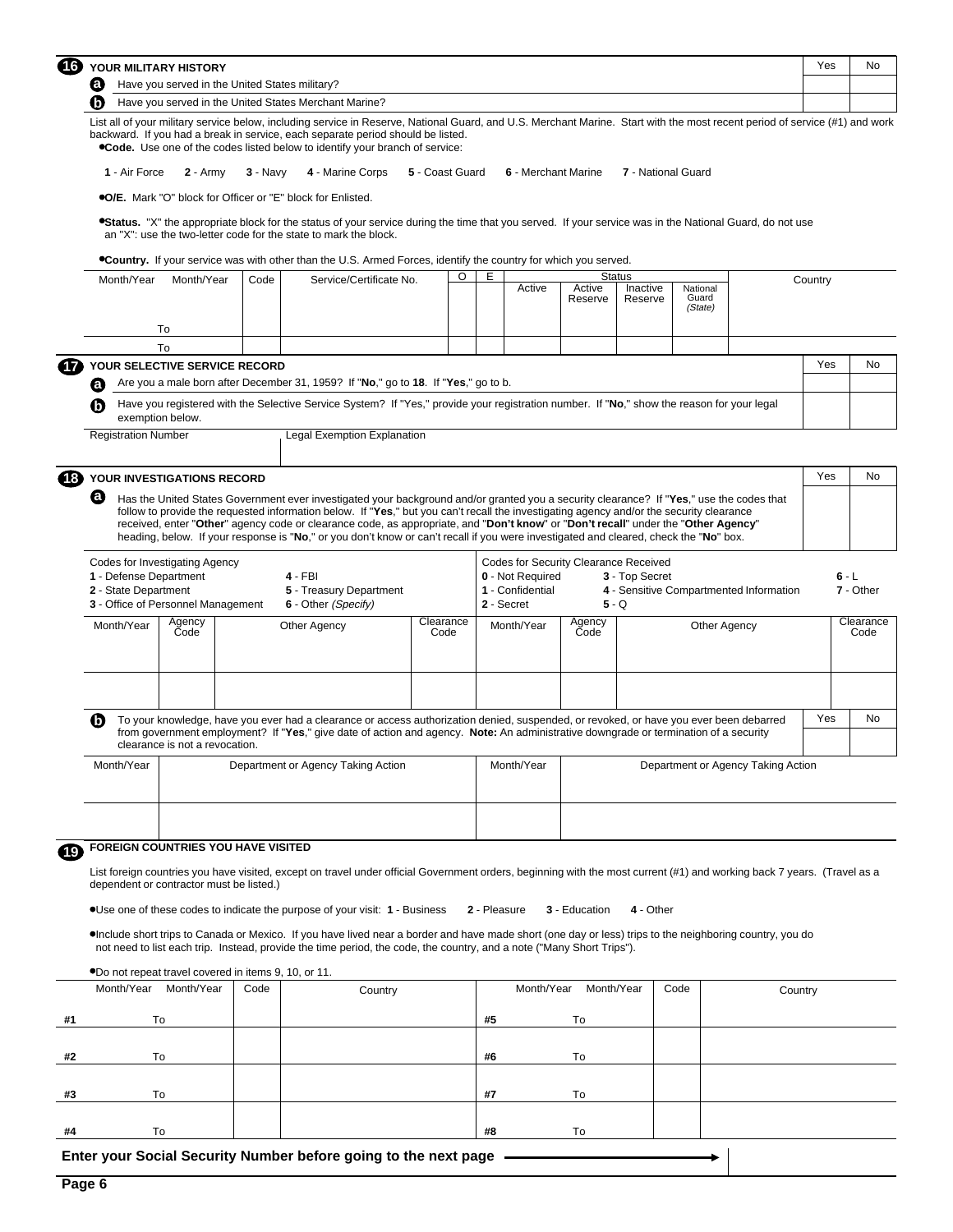|                          |                       | YOUR POLICE RECORD (Do not include anything that happened before your 16th birthday.)                        |                            |                                             |                                                                                                                                                                                                                                                                                                              |              | Yes | No       |
|--------------------------|-----------------------|--------------------------------------------------------------------------------------------------------------|----------------------------|---------------------------------------------|--------------------------------------------------------------------------------------------------------------------------------------------------------------------------------------------------------------------------------------------------------------------------------------------------------------|--------------|-----|----------|
|                          |                       |                                                                                                              |                            |                                             | In the last 7 years, have you been arrested for, charged with, or convicted of any offense(s)? (Leave out traffic fines of less than \$150.)                                                                                                                                                                 |              |     |          |
|                          |                       | If you answered "Yes," explain your answer(s) in the space provided.                                         |                            |                                             |                                                                                                                                                                                                                                                                                                              |              |     |          |
| Month/Year               | Offense               |                                                                                                              | <b>Action Taken</b>        |                                             | Law Enforcement Authority or Court (City and county/country if outside the U.S.)                                                                                                                                                                                                                             | State        |     | ZIP Code |
|                          |                       |                                                                                                              |                            |                                             |                                                                                                                                                                                                                                                                                                              |              |     |          |
|                          |                       |                                                                                                              |                            |                                             |                                                                                                                                                                                                                                                                                                              |              |     |          |
| <b>ILLEGAL DRUGS</b>     |                       |                                                                                                              |                            |                                             |                                                                                                                                                                                                                                                                                                              |              |     |          |
|                          |                       | derived from your responses will be used as evidence against you in any subsequent criminal proceeding.      |                            |                                             | The following questions pertain to the illegal use of drugs or drug activity. You are required to answer the questions fully and truthfully, and your<br>failure to do so could be grounds for an adverse employment decision or action against you, but neither your truthful responses nor information     |              | Yes | No       |
| a<br>prescription drugs? |                       |                                                                                                              |                            |                                             | In the last year, have you illegally used any controlled substance, for example, marijuana, cocaine, crack cocaine, hashish, narcotics (opium,<br>morphine, codeine, heroin, etc.), amphetamines, depressants (barbiturates, methaqualone, tranquilizers, etc.), hallucinogenics (LSD, PCP, etc.), or        |              |     |          |
|                          |                       | narcotic, depressant, stimulant, hallucinogen, or cannabis, for your own intended profit or that of another? |                            |                                             | In the last 7 years, have you been involved in the illegal purchase, manufacture, trafficking, production, transfer, shipping, receiving, or sale of any                                                                                                                                                     |              |     |          |
|                          |                       | to your involvement with illegal drugs. Include any treatment or counseling received.                        |                            |                                             | If you answered "Yes" to "a" above, provide information relating to the types of substance(s), the nature of the activity, and any other details relating                                                                                                                                                    |              |     |          |
| Month/Year<br>To         | Month/Year            |                                                                                                              |                            | Controlled Substance/Prescription Drug Used | Number of Times Used                                                                                                                                                                                                                                                                                         |              |     |          |
| To                       |                       |                                                                                                              |                            |                                             |                                                                                                                                                                                                                                                                                                              |              |     |          |
| To                       |                       |                                                                                                              |                            |                                             |                                                                                                                                                                                                                                                                                                              |              |     |          |
|                          | YOUR FINANCIAL RECORD |                                                                                                              |                            |                                             |                                                                                                                                                                                                                                                                                                              |              | Yes | No.      |
| below.                   |                       |                                                                                                              |                            |                                             | In the last 7 years, have you, or a company over which you exercised some control, filed for bankruptcy, been declared bankrupt, been subject to a<br>tax lien, or had legal judgment rendered against you for a debt? If you answered "Yes," provide date of initial action and other information requested |              |     |          |
| Month/Year               | Type of Action        |                                                                                                              | Name Action Occurred Under |                                             | Name/Address of Court or Agency Handling Case                                                                                                                                                                                                                                                                | <b>State</b> |     | ZIP Code |
|                          |                       |                                                                                                              |                            |                                             |                                                                                                                                                                                                                                                                                                              |              |     |          |
|                          |                       |                                                                                                              |                            |                                             |                                                                                                                                                                                                                                                                                                              |              |     |          |
| v                        |                       |                                                                                                              |                            |                                             | Are you now over 180 days delinguent on any loan or financial obligation? Include loans or obligations funded or guaranteed by the Federal                                                                                                                                                                   |              | Yes | No.      |
| Government.              |                       |                                                                                                              |                            |                                             |                                                                                                                                                                                                                                                                                                              |              |     |          |
|                          |                       | If you answered "Yes," provide the information requested below:                                              |                            |                                             |                                                                                                                                                                                                                                                                                                              |              |     |          |
| Month/Year               |                       | Type of Loan or Obligation<br>and Account #                                                                  |                            | Name/Address of Creditor or Obligee         |                                                                                                                                                                                                                                                                                                              | <b>State</b> |     | ZIP Code |
|                          |                       |                                                                                                              |                            |                                             |                                                                                                                                                                                                                                                                                                              |              |     |          |
|                          |                       |                                                                                                              |                            |                                             |                                                                                                                                                                                                                                                                                                              |              |     |          |
|                          |                       |                                                                                                              |                            |                                             |                                                                                                                                                                                                                                                                                                              |              |     |          |

After completing this form and any attachments, you should review your answers to all questions to make sure the form is complete and accurate, and then sign and date the following certification and sign and date the release on Page 8.

### **Certification That My Answers Are True**

My statements on this form, and any attachments to it, are true, complete, and correct to the best of my knowledge and belief and are made in good faith. I understand that a knowing and willful false statement on this form can be punished by fine or imprisonment or both. (See section 1001 of title 18, United States Code).

Signature (Sign in ink) Date

**Enter your Social Security Number before going to the next page**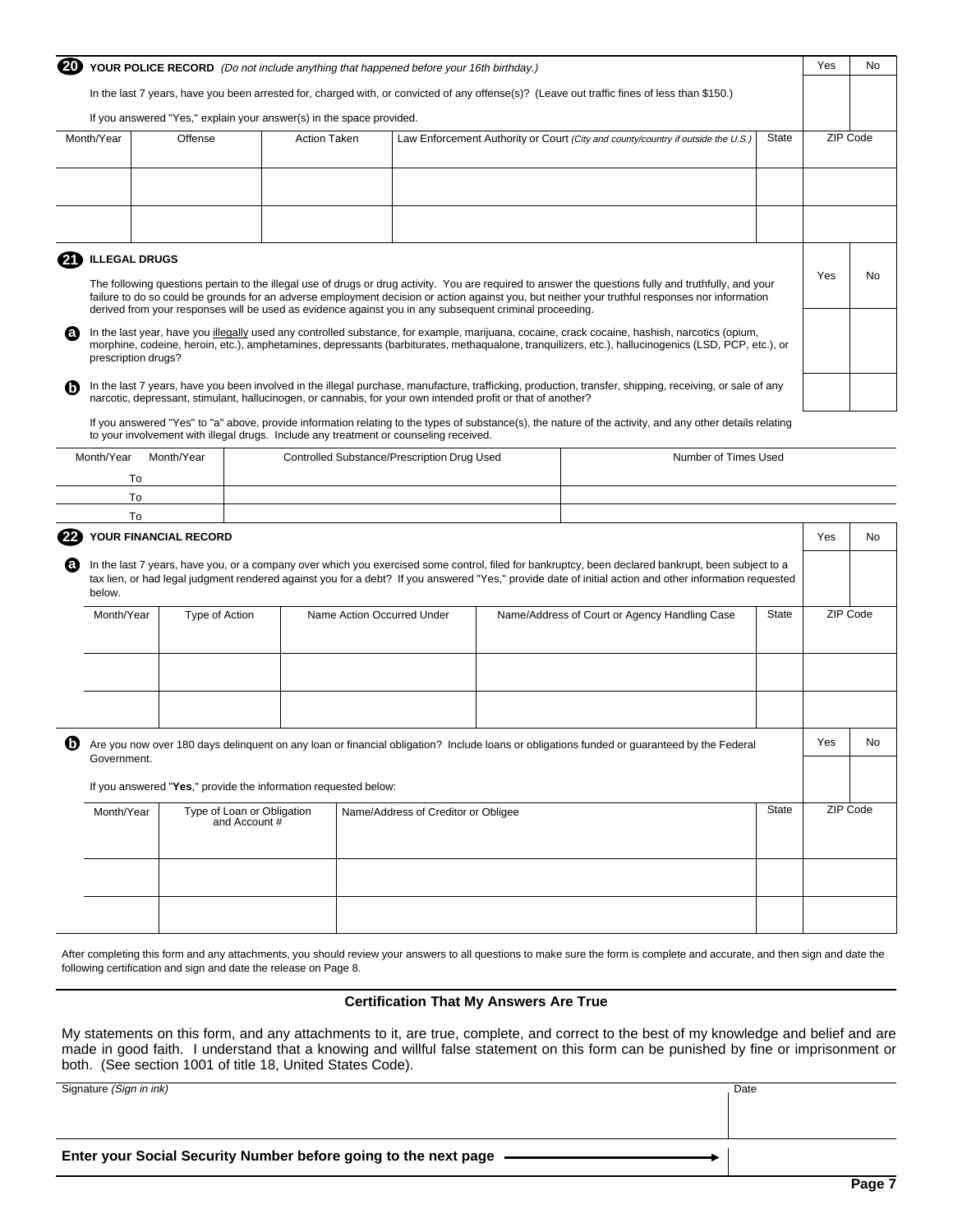# **UNITED STATES OF AMERICA**

## **AUTHORIZATION FOR RELEASE OF INFORMATION**

Carefully read this authorization to release information about you, then sign and date it in ink.

**I Authorize** any investigator, special agent, or other duly accredited representative of the authorized Federal agency conducting my background investigation, to obtain any information relating to my activities from individuals, schools, residential management agents, employers, criminal justice agencies, credit bureaus, consumer reporting agencies, collection agencies, retail business establishments, or other sources of information. This information may include, but is not limited to, my academic, residential, achievement, performance, attendance, disciplinary, employment history, criminal history record information, and financial and credit information. I authorize the Federal agency conducting my investigation to disclose the record of my background investigation to the requesting agency for the purpose of making a determination of suitability or eligibility for a security clearance.

**I Understand** that, for financial or lending institutions, medical institutions, hospitals, health care professionals, and other sources of information, a separate specific release will be needed, and I may be contacted for such a release at a later date. Where a separate release is requested for information relating to mental health treatment or counseling, the release will contain a list of the specific questions, relevant to the job description, which the doctor or therapist will be asked.

**I Further Authorize** any investigator, special agent, or other duly accredited representative of the U.S. Office of Personnel Management, the Federal Bureau of Investigation, the Department of Defense, the Defense Investigative Service, and any other authorized Federal agency, to request criminal record information about me from criminal justice agencies for the purpose of determining my eligibility for assignment to, or retention in a sensitive National Security position, in accordance with 5 U.S.C. 9101. I understand that I may request a copy of such records as may be available to me under the law.

**I Authorize** custodians of records and other sources of information pertaining to me to release such information upon request of the investigator, special agent, or other duly accredited representative of any Federal agency authorized above regardless of any previous agreement to the contrary.

**I Understand** that the information released by records custodians and sources of information is for official use by the Federal Government only for the purposes provided in this Standard Form 85P, and that it may be redisclosed by the Government only as authorized by law.

Copies of this authorization that show my signature are as valid as the original release signed by me. This authorization is valid for five (5) years from the date signed or upon the termination of my affiliation with the Federal Government, whichever is sooner.

| Signature (Sign in ink)        | Full Name (Type or Print Legibly) |       |          | Date Signed                                  |
|--------------------------------|-----------------------------------|-------|----------|----------------------------------------------|
|                                |                                   |       |          |                                              |
| <b>Other Names Used</b>        |                                   |       |          | Social Security Number                       |
| Current Address (Street, City) |                                   | State | ZIP Code | Home Telephone Number<br>(Include Area Code) |